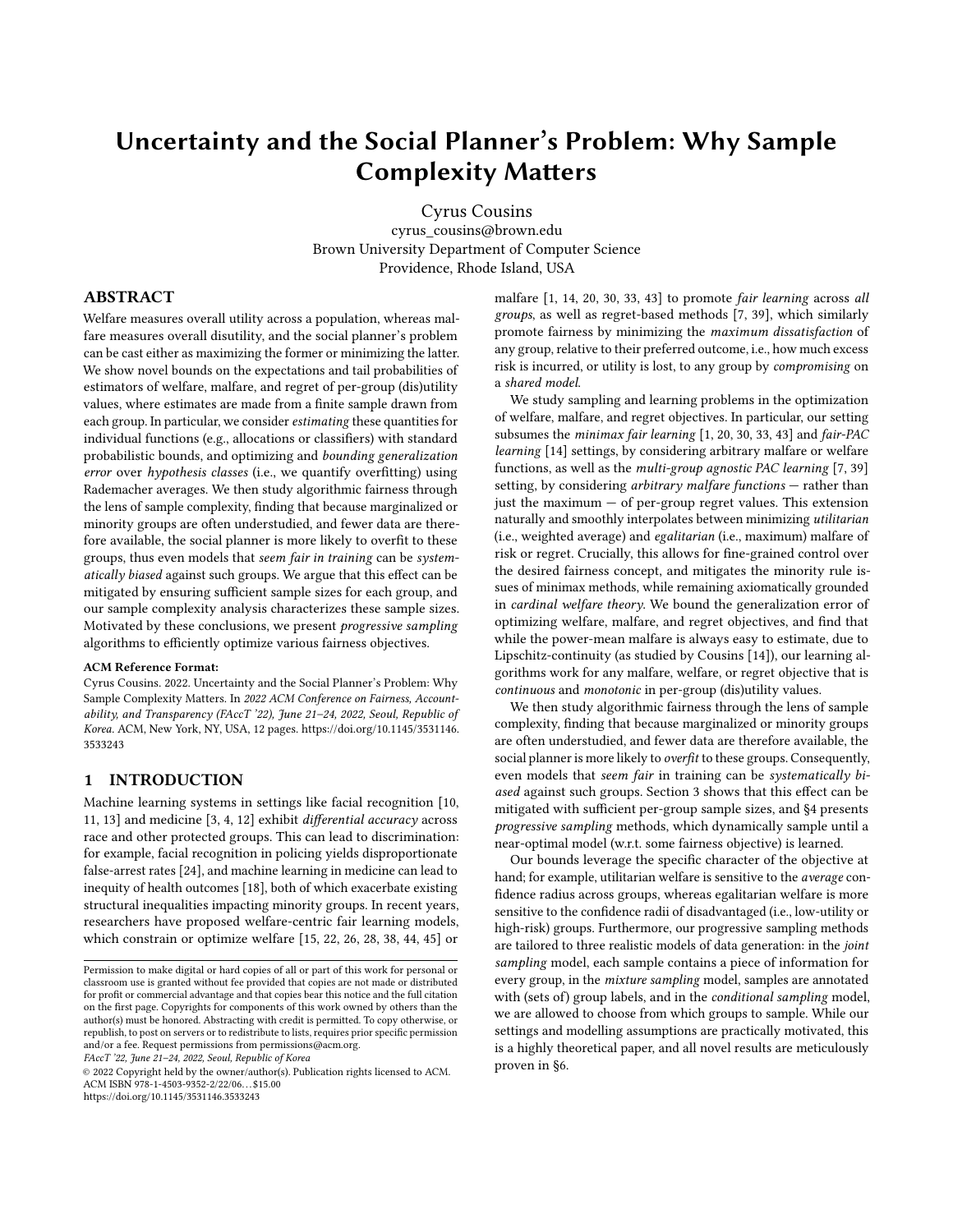#### 2 LEARNING FRAMEWORK AND **OBJECTIVES**

In this section, we introduce the functional form of the objects and random spaces that we operate over, and we define our learning objectives. In particular, §2.1 presents the welfare, malfare, and regret objectives, which compile per-group sentiment values into a cardinal objective value that can be optimized and analyzed, then §2.2 reifies this abstract mathematics with three realistic models of data-collection, each of which requires its own statistical treatment to efficiently learn from data, i.e., to optimize and bound objectives, while minimizing the cost of obtaining said data.

We henceforth assume a *supervised learning setting*, where  $X$ is the domain and  $Y$  is the codomain. We also assume either a loss function 1 `¹; º : <sup>Y</sup><sup>0</sup> - Y ! <sup>R</sup>0<sup>+</sup> or a utility function <sup>u</sup>¹; º :  $Y^0$   $Y$ ! R<sub>0+</sub>, which map predictions and labels onto *negatively* connoted loss or disutility, or positively connoted gain or utility, generically termed a sentiment function s<sup>1</sup>; °:  $\gamma^0$ ,  $\gamma$ !  $R_{0+}$ . In most supervised learning settings, a single probability distribution most supervised learning settings, a single probability distribution  $D$  over  $X$   $\vee$  suffices, but we assume a set Z of groups, and we model the experiences and conditions of each group as its own distribution, i.e., we have  $D_1$ ; ::; D. For convenience, we often compose the sentiment function with a predictor or model  $h^{10}$  :  $X \perp Y^0$ , taking <sup>1</sup>s  $h^{01}X$ ;  $\circ$  s<sup>1</sup> $h^{1}X$ <sup>o</sup>;  $\circ$ , thus we quantify model performance for group *i* as  $E_{D_i}$ <sup>ss</sup> *h*<sup>y</sup>.

#### 2.1 Fair Learning with Malfare, Welfare, and Regret Objectives

Here we define the welfare, malfare, and regret objectives. While the details differ, each of these is a function of the expected utility or loss (generically sentiment) of some  $h : X$  !  $\forall$  for each of the groups, and we are interested in selecting the model or hypothesis h from some hypothesis class  $H \times I$   $\forall$ <sup>0</sup> that optimizes the given objective.

Malfare and Welfare. A welfare function  $W^1S$ ;  $W^0$  measures overall positive utility  $S$  across a population weighted by  $W$ , whereas a malfare function  $M^1S$ ;  $W^0$  measures overall disutility  $S$ , and generi-<br>cally we say an aggregator function  $M^1S$ ;  $W^0$  measures overall sencally, we say an aggregator function  $M^1S$ ;  $W^{\circ}$  measures overall sentiment S. The prototypical example is the utilitarian (or Benthamite) aggregate, defined as  $M_1$ <sup>1</sup>S;  $w^{\circ}$  S  $w$ , which simply averages sentiment across the population (e.g., welfare as per-capita income, or malfare as per-capita medical expenditure), and the second-fiddle is the *egalitarian* (or *Rawlsian*) welfare W  $1$ <sup>1</sup>S;  $W$ <sup>0</sup> (minimum) or malfare  $M_1$ <sup>1</sup>S;  $W^0$  (maximum), which summarizes a population's sentiment as that of its most disadvantaged member. We assume sentiment as that of its most disadvantaged member. We assume throughout that  $W 2<sup>10</sup>$ ; 1<sup>°</sup> is a *probability vector*, thus  $kWk<sub>1</sub> = 1$ , and S 2  $R_{0+}$  is nonnegative. Ab initio, our first objective is, via the social planner's problem, to maximize welfare [22, 28, 38, 44], or by extension (e.g., in chores manna or harm allocation [25, 29], or in machine learning [1, 14]) to minimize malfare, i.e., we seek to

approximate

 $\Omega$ 

$$
h^{7} \quad \operatorname*{argmin}_{h2H} M \quad i \quad \nabla \quad E \quad \nabla \cdot h \mathbf{w} ;
$$
\n
$$
h^{7} \quad \operatorname*{argmax}_{h2H} W \quad i \quad \nabla \quad E \quad \text{nu} \quad h \mathbf{w} ;
$$
\n
$$
h^{8} \quad \text{m} \quad \text{m} \quad \text{m} \quad \text{m} \quad \text{m} \quad \text{m} \quad \text{m} \quad \text{m} \quad \text{m} \quad \text{m} \quad \text{m} \quad \text{m} \quad \text{m} \quad \text{m} \quad \text{m} \quad \text{m} \quad \text{m} \quad \text{m} \quad \text{m} \quad \text{m} \quad \text{m} \quad \text{m} \quad \text{m} \quad \text{m} \quad \text{m} \quad \text{m} \quad \text{m} \quad \text{m} \quad \text{m} \quad \text{m} \quad \text{m} \quad \text{m} \quad \text{m} \quad \text{m} \quad \text{m} \quad \text{m} \quad \text{m} \quad \text{m} \quad \text{m} \quad \text{m} \quad \text{m} \quad \text{m} \quad \text{m} \quad \text{m} \quad \text{m} \quad \text{m} \quad \text{m} \quad \text{m} \quad \text{m} \quad \text{m} \quad \text{m} \quad \text{m} \quad \text{m} \quad \text{m} \quad \text{m} \quad \text{m} \quad \text{m} \quad \text{m} \quad \text{m} \quad \text{m} \quad \text{m} \quad \text{m} \quad \text{m} \quad \text{m} \quad \text{m} \quad \text{m} \quad \text{m} \quad \text{m} \quad \text{m} \quad \text{m} \quad \text{m} \quad \text{m} \quad \text{m} \quad \text{m} \quad \text{m} \quad \text{m} \quad \text{m} \quad \text{m} \quad \text{m} \quad \text{m} \quad \text{m} \quad \text{m} \quad \text{m} \quad \text{m} \quad \text{m} \quad \text{m} \quad \text{m} \quad \text{m} \quad \text{m} \quad \text{m} \quad \text{m} \quad \
$$

Intuitively, the utilitarian case seeks to optimize overall or average sentiment, whereas the egalitarian case instead seeks to lift up the most disadvantaged group, and thus promote equality, perhaps at the expense of overall (total) utility.

Notably, welfare maximization generalizes utility maximization to multiple groups, and malfare minimization likewise generalizes risk minimization, and the well-studied minimax fair-learning framework arises as the special-case of egalitarian malfare minimization. In general, we assume only monotonicity and continuity of aggregator functions; however, there are a set of relatively standard axioms that, when taken together, restricts the class of interest to the power-mean family [14]. This is convenient, as all power-mean malfare functions are Lipschitz-continuous, which in §4 leads to stronger estimation guarantees and more efficient sampling algorithms than - limit-continuity.

Definition 2.1 (Axioms of Cardinal Welfare and Malfare). Suppose an aggregator function  $M^1S$ ;  $W^0$ . For each item, assume (if necessary) that the axiom applies for all  $S$ ;  $S^0$  2  $R_{0+}$ , scalars ; 2  $R_{0+}$ , and probability vectors  $W^2$  10:1<sup>0</sup> and probability vectors  $W 2$ <sup>1</sup>0; 1<sup>°</sup>.

- 
- (1) Strict Monotonicity:  $S^0$ , **0** =)  $M^1S$ ;  $w^0 < M^1S + S^0$ ;  $w^0$ .<br>(2) Weighted Symmetry: Suppose  $^0$  2 Z<sub>+</sub>,  $S^0$  2 R<sub>0+</sub>, and prob  $_{0+}^{\circ}$ , and probability vector  $w^0 \nvert^2 2^{-10} \int_0^1 \int_0^{\infty} \mathbf{s}$  uch that for all  $u^0 \nvert^2 2 \cdot \text{R}_{0+}$ , it holds that  $i$  s.t.  $S_i = u$   $W_i = i$  s.t.  $S_i^0 = u$   $W_i^0$ . Then  $M^1S$ ;  $w^0 = M^1S$ .  $M^{1}S^{0}$ ; W $^{0}$ °.<br>Continuity
- (3) Continuity:  $M^1S$ ;  $W^0$  is a continuous function (in the standard - limit-continuity sense) in both S and  $w$ .
- (4) Independence of Unconcerned Agents :  $M^1hS_{1:1}$  i;  $w^0$ <br> $M^1hS_{1:1}$  i;  $w^0$  =  $M^1hS_{1:1}$  i;  $i; w^0$  $M^1hS^0_{1;1}$  i;  $W^0$ <br> $M^1hS^0_{1;1}$  i;  $W^0$ .<br>Multiplicatius Lin  $M^1hS_{1: 1}$ ; i;  $w^0$
- (5) Multiplicative Linearity:  $M^1$  S;  $W^0$  =  $M^1$ S;  $W^0$ .
- (6) Unit Scale:  $M^1 1$ ;  $W^0 = M^1 h 1$ ; : : : ; 1i;  $W^0 = 1$ .
- (7) Pigou-Dalton Transfer Principle: Suppose  $\mu = w \leq w \leq 0$ ,<br>and for all  $i \geq 7$  ;  $|u| \leq 0$ ;  $|u| \leq 1$ . Then for utility and and for all  $i \geq 2$ :  $j\mu \leq j_j$   $j\mu \leq j_j$ . Then for utility and welfare,  $W^1S^0$ ;  $W^0$   $W^1S$ ;  $W^0$ , and for disutility and malfare,<br> $W^1S^0$ ,  $W^0$   $W^1S^1$ ;  $W^0$  $M^1S^0$ ;  $w^0$   $M^1S$ ;  $w^0$ .

Axioms 1–4 are essentially the standard axioms of cardinal welfare [37, 40], modified to include the weights W, and omitting any of them leads to rather perverse aggregator functions. Axiom 5 (multiplicative linearity) strengthens the traditional independence of common scale axiom, and ensures that the units of welfare or malfare must match those of sentiment, and axiom 6 (unit scale) merely specifies a multiplicative constant. Finally, axiom 7, the Pigou-Dalton transfer principle [17, 36], characterizes fairness in the sense of equitable redistribution of utility (welfare) or disutility (malfare).

Theorem 2.2 (Aggregator Function Properties [14, theorems 2.4 and 2.5]). Suppose aggregator function  $M^1S$ ;  $W^0$ , and assume arbitrary sentiment vector S  $2$   $\mathsf{R}_{0+}$  and probability vector  $W 2 10; 10$ . The following then hold.

 $^1\rm{O}$  /  $\vee^0$  =  $\,\dot{\vee}$  , such as in standard classification and regression settings, but this is not universally the case. For instance, in probabilistic classification or regression (i.e., conditional density estimation),  $Y^0$  is a space of *distributions over*  $Y$ , and in *interval* estimation,  $Y^0$  is a space of sets over Y.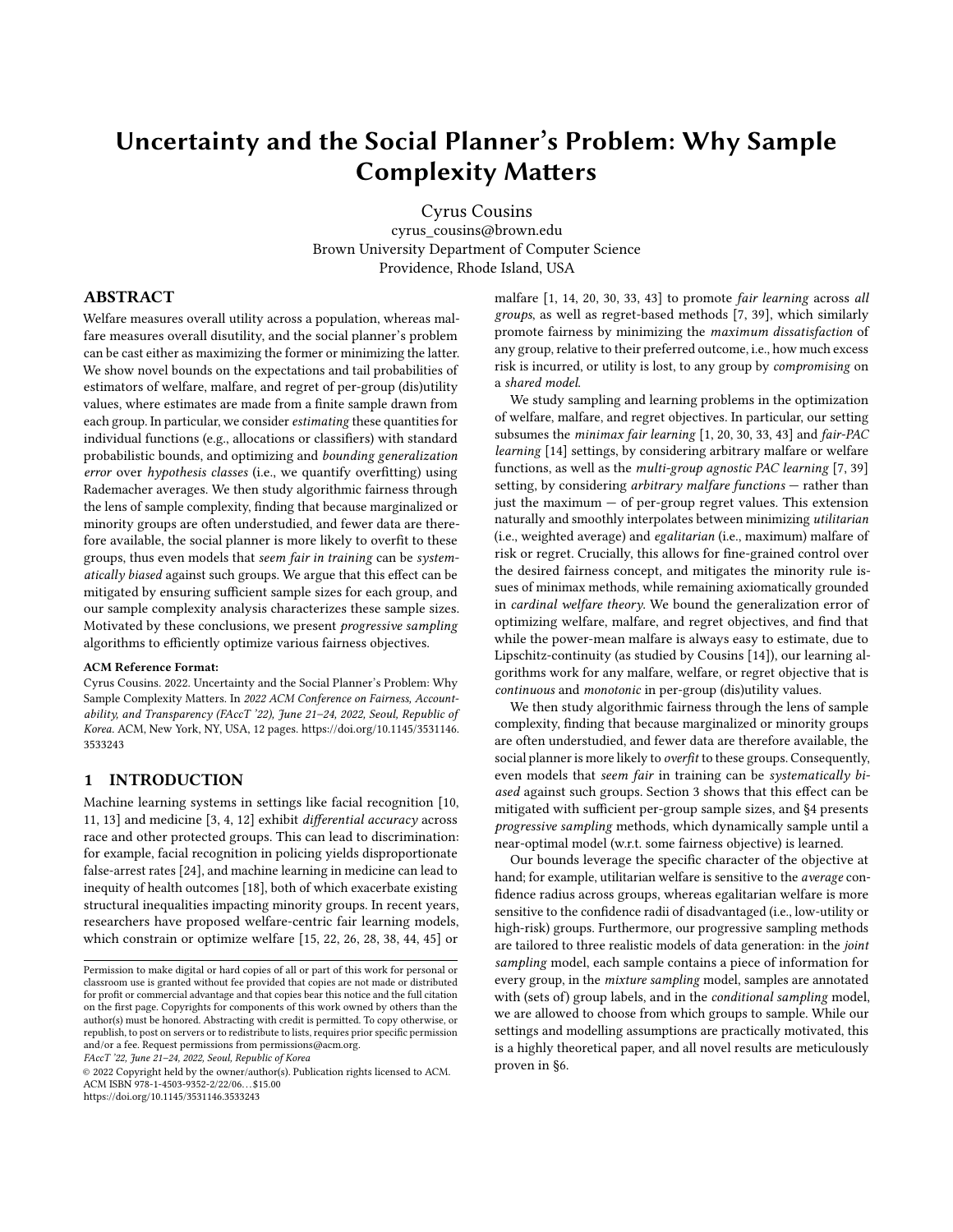$$
\sum_{i=1}^{M^1 \leq j} \frac{w^0}{\sum_{i=1}^{P} w_i S_i^P}
$$
 with  $p = 0$   $\sum_{i=1}^{P^1} \frac{w_i f_p S_i^0}{\sum_{i=1}^{P^1} w_i S_i^P}$  with  $p = 0$   $\sum_{i=1}^{P^1} \frac{y^0}{\sum_{i=1}^{P^1} y^0} \frac{\ln^1 x^0}{\ln^1 y^0} \frac{\ln^1 x^0}{\ln^1 y^0} \frac{y^0}{\ln^1 y^0} \frac{y^0}{\ln^1 y^0} \frac{y^0}{\ln^1 y^0} \frac{y^0}{\ln^1 y^0} \frac{y^0}{\ln^1 y^0} \frac{y^0}{\ln^1 y^0} \frac{y^0}{\ln^1 y^0} \frac{y^0}{\ln^1 y^0} \frac{y^0}{\ln^1 y^0} \frac{y^0}{\ln^1 y^0} \frac{y^0}{\ln^1 y^0} \frac{y^0}{\ln^1 y^0} \frac{y^0}{\ln^1 y^0} \frac{y^0}{\ln^1 y^0} \frac{y^0}{\ln^1 y^0} \frac{y^0}{\ln^1 y^0} \frac{y^0}{\ln^1 y^0} \frac{y^0}{\ln^1 y^0} \frac{y^0}{\ln^1 y^0} \frac{y^0}{\ln^1 y^0} \frac{y^0}{\ln^1 y^0} \frac{y^0}{\ln^1 y^0} \frac{y^0}{\ln^1 y^0} \frac{y^0}{\ln^1 y^0} \frac{y^0}{\ln^1 y^0} \frac{y^0}{\ln^1 y^0} \frac{y^0}{\ln^1 y^0} \frac{y^0}{\ln^1 y^0} \frac{y^0}{\ln^1 y^0} \frac{y^0}{\ln^1 y^0} \frac{y^0}{\ln^1 y^0} \frac{y^0}{\ln^1 y^0} \frac{y^0}{\ln^1 y^0} \frac{y^0}{\ln^1 y^0} \frac{y^0}{\ln^1 y^0} \frac{y^0}{\ln^1 y^0} \frac{y^0}{\ln^1 y^0} \frac{y^0}{\ln^1 y^0} \frac{y^0}{\$ 

- (2) Fair Welfare and Malfare: Axioms 1–7 imply  $p 2^1$  1; 1¼ for<br>welfare and  $p 2 \times 1$ ; 1 $\frac{6}{5}$  for malfare welfare and  $p$  2 »1; 1<sup>°</sup> for malfare.
- (3) Lipschitz-Continuity: For all  $p$  1, it holds that  $jM_p$ <sup>1</sup>S;  $w^{\circ}$   $M_p$ <sup>1</sup>S<sup>0</sup>;  $w^{\circ}$ j  $; w^{\circ}$ j  $M_p^{\circ}$ jS  $S^0$ j;  $w^{\circ}$  $\max_{i \geq 2} jS_i$   $S_i^0$ j.

In closing, we note that utilitarian philosophy is often criticized for permitting great inequality by ignoring the needs of smaller or less visible groups, whereas egalitarian philosophy is criticized for ignoring the masses in favor of outliers and disadvantaged groups, and its inherent susceptibility to minority rule. Concretely, utilitarian aggregates only weakly satisfy the Pigou-Dalton principle, thus do not incentivize equitable redistribution , and egalitarian aggregates satisfy only weakmonotonicity, thus only incentivize gains in the most disadvantaged group(s). Power-means provide a spectrum of intermediaries, so exactly how tradeoffs should be made may depend on the application, as well as the culturosocietal values of the social planner. They are also statistically convenient, as many of our estimation guarantees hold in terms of generic Lipschitz-continuity assumptions, and thus apply to any power-mean malfare function.

Malfare of Regret. Regret measures the relative dissatisfaction of group *i* with some *h* 2 H, relative to their preferred  $h_i^2$  2 H. We define the (per-group) preferred outcome  $h_i^2$  as the model group *i* define the (per-group) preferred outcome  $\overrightarrow{h}_i^2$  as the model group *i* would select for themselves, i.e.,

$$
h_i^2 \quad \underset{h \geq H}{\text{argmin}} \mathop{\mathbb{E}}_{D_i} \quad h \quad \text{or} \quad h_i^2 \quad \underset{h \geq H}{\text{argmax}} \mathop{\mathbb{E}}_{D_i} \quad \text{and} \quad (2)
$$

for loss or utility, respectively, and we let  $S_i^2$  denote the *optimal* expected sentiment for group *i*, i.e.,  $S_i^2 = E_{D_i}$ <sup>8</sup> s  $h_i^2$ <sup>N</sup>. We now formally define the regret of group i on some outcome or model  $h$  2 H as

Reg<sub>1</sub>'h<sup>o</sup> E 
$$
\rightarrow
$$
 h $\parallel$  S<sub>1</sub><sup>o</sup> : Reg<sub>1</sub>'h<sup>o</sup> S<sub>1</sub><sup>o</sup> E  $\rightarrow$  h $\parallel$  ;  
\n $\begin{array}{ccc}\n\text{or generically;} & \text{Reg}_1\downarrow\uparrow^o & \text{S}_1^o & \text{E}_{\downarrow} \\
\text{or generically;} & \text{Reg}_1\downarrow\uparrow^o & \text{S}_{\downarrow}^o & \text{h}\parallel & \text{S}_1^o & \text{S}_{\downarrow}^o & \text{S}_{\downarrow}^o \\
\text{ntuitively Reg1}h^o & \text{is nonnegative and it quantities the amount by}\n\end{array}$ 

Intuitively  $\text{Reg}_i^1 h^0$  is nonnegative, and it quantifies the amount by which group *i* prefers their optimal  $h_i^2$  to *h*.<br>Several authors [7, 30] minimize the wo

Several authors [7, 39] minimize the worst-case (over groups) regret of the selected  $\hat{h}$ , and the statistical and computational questions that arise are studied under the umbrella of "multi-group agnostic PAC learning." We generalize this notion, optimizing not just worst-case (i.e., egalitarian), but arbitrary malfare functions, of per-group regret values, which allows for greater flexibility and resistance to the usual issues of egalitarian malfare. In particular, we seek

$$
h^{7} \quad \operatorname*{argmin}_{h2H} M \quad i \quad \nabla \quad \operatorname{Reg}_{i} \cdot h^{0}; w
$$
\n
$$
= \quad \operatorname*{argmin}_{h2H} M \quad i \quad \nabla \quad j \in \operatorname*{ss} \quad h\mathbb{W} \quad S_{i}^{7} \quad j; w \quad : \qquad (4)
$$

Curiously, since we seek to measure overall regret, and regret is a nonnegative quantity with negative connotation, we always summarize it with a malfare function  $M^1$ ;  $W^0$ , even when we began<br>with a *utility function* Intuitively this is because we can never bone with a *utility function*. Intuitively, this is because we can never hope

to select a shared function  $\hat{h}$  that group *i* prefers to  $h_i^2$ , thus *excess* discription is always positive in both the loss and utility cases. In dissatisfaction is always positive in both the loss and utility cases. In some sense, the malfare of regret thus measures the price of sharing in a society, as the shared model  $\hbar$  is naturally compared [23] to letting each group select their own model  $\hat{h}_i$ .

Previous work summarizes regret across groups by taking the largest regret amongst them. This is analogous to game-theoretic regret (i.e., the maximum over agents of *utility differences* at *adja*cent profiles), but even there, any malfare function could reasonably aggregate per-group regret values. We argue that considering only egalitarian regret may act as an enforcer of the status quo, if one group is particularly happy with their  $h_i^2$  and is thus aggrieved<br>by any compromise – parhaps best summarized by the adope "To by any compromise — perhaps best summarized by the adage, "To those accustomed to privilege, equality feels like oppression." We mitigate this issue by summarizing regret with a power-mean malfare function  $M_p^{-1}$ ;  $W^0$ , instead of the egalitarian malfare, in order<br>to lessen the impact of the most aggriculated group. In particular, this to lessen the impact of the most aggrieved group. In particular, this class smoothly and nonlinearly interpolates between the worst-case (egalitarian)  $\mathbf{M}_1$ <sup>1</sup>;  $\mathbf{w}^\text{o}$  regret and the utilitarian  $\mathbf{M}_1$ <sup>1</sup>;  $\mathbf{w}^\text{o}$  welfare or malfare.

Fascinatingly, we find that utilitarian regret minimization reduces to utilitarian malfare or welfare optimization, as all terms involving per-group optimal sentiment can be factored into an additive constant from these objectives; observe

$$
M_1 \quad i \quad J \quad \text{Reg}_i \cdot h^{\circ}; w = M_1 \quad i \quad J \quad \underset{D_i}{\sum} \text{ is } \quad h^{\circ} \quad \underset{D_i}{\sum} \text{ is } \quad W
$$
\n
$$
= \text{j} \quad W_i \quad \underset{i=1}{\sum} \text{ is } \quad h^{\circ} \quad W \quad \text{S}^2 \text{ is } \quad W
$$
\n
$$
= \text{s} = M_1 \quad \underset{S = u}{\sum} \text{ s} \quad \underset{D_i}{\sum} \text{ s} \quad \underset{D_i}{\sum} \text{ s} \quad W_{i} \quad W \quad \text{S}^2 \quad (5)
$$

namely  $S^7$  appears only in the additive constant  $W S^7$ , which is<br>independent of  $h$  From this perspective, we conclude that while the independent of h. From this perspective, we conclude that while the utilitarian regret is not particularly interesting, the power-mean malfare of regret interpolates between minimizing largest regret, with its minority rule issues, and optimizing utilitarian welfare or malfare.

## 2.2 Three Sampling Models for Populations with Multiple Groups

In order to study efficient sampling, we must first quantify the difficulty or cost of a sampling-based estimation routine, which requires a sampling model. Within a single-group population, methods like i.i.d. sampling, importance sampling, or sampling without replacement are near-ubiquitous, and all can measure cost as sample size  $m \ 2 \ Z_{+}$ ; however, in group-sensitive settings, we must consider how samples from different groups are obtained, and what the cost of collecting these samples is. In the context of this work, we don't argue for a one-size-fits-all solution, but rather we discuss three sampling models, and show that they fit key applications in the computer science domain and beyond.

(1) Joint Sampling: Each i.i.d. sample contains a piece of information for each of the groups, with arbitrary dependencies between groups. For example, per-group representatives could be shown a shared  $x \, 2 \times$  and asked for their feedback, which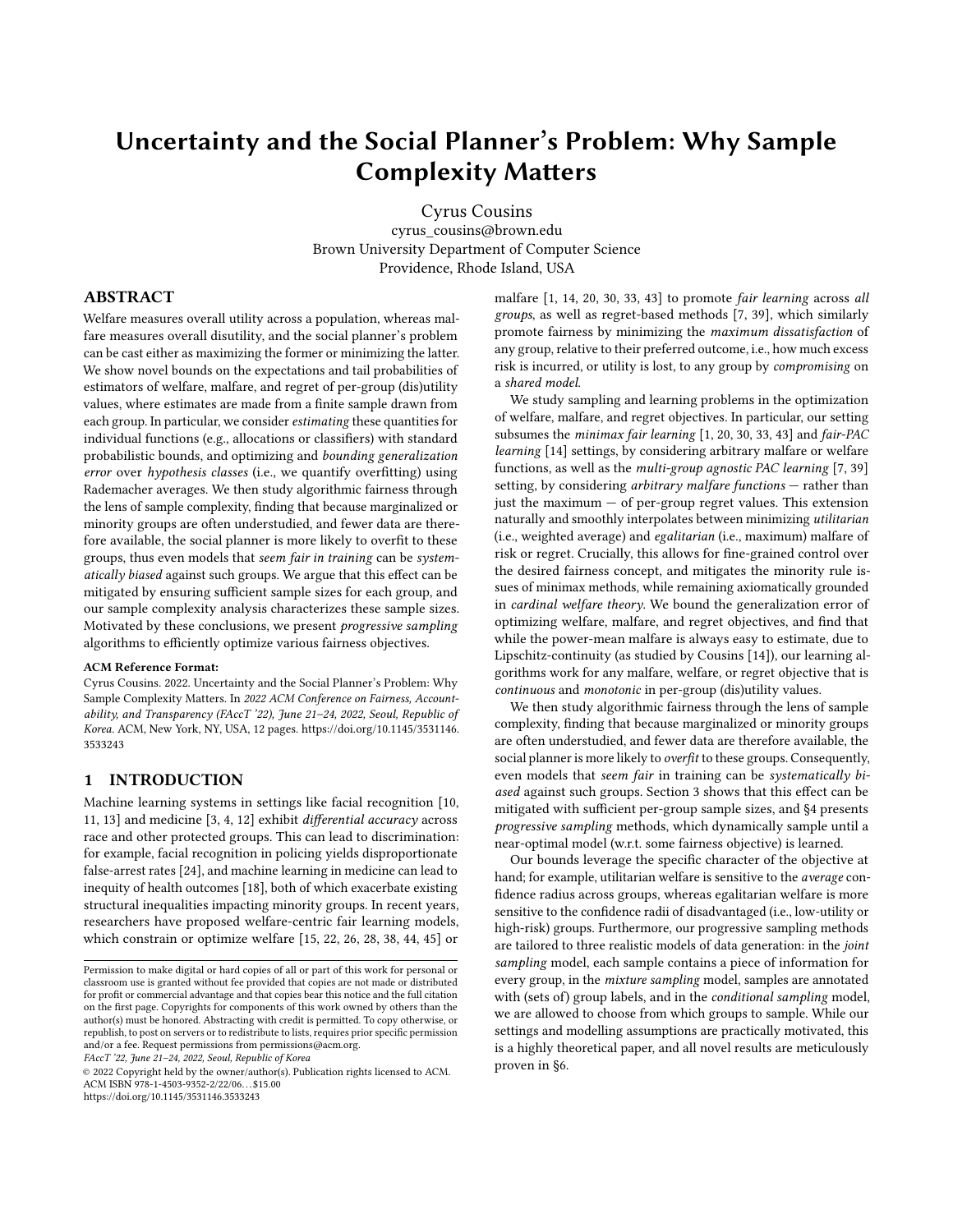would then be used to establish some  $Y_i$  for each group *i*. Thus each sample is in the space  $X \ Y$  if the  $X$  components are shared between groups, or more generally in  $\overline{X}$   $Y^{\circ}$ . This setting also arises in multi-objective reinforcement learning [15, 44], as well as various bandit problems and empirical game theoretic analysis [48], where each query of an action or strategy profile yields a sample of the utility values of each player, agent, or group.

- (2) Mixture Sampling: For each sample, the data are only relevant to a nonempty *subset of groups*  $z \geq 2^z$ , thus samples are<br>claments of  $y \times 2^z$ . This generality is useful for study elements of  $X \ Y \ 2^{\mathsf{Z}}$ . This generality is useful for studying concepts like intersectionalism and multicalibration [39], where individuals may belong to multiple groups, but the case of mutually exclusive groups (i.e., each sample belongs to exactly one group) is also convenient [23]. This model naturally represents a mixed population being sampled i.i.d., where the group identities of the sample are left up to chance (i.e., roughly proportional to group frequencies), and is thus the most appropriate model for learning from [14] existing datasets with group identity features [21].
- (3) Conditional Sampling: Here we actively choose from which group to sample, in contrast to the mixture sampling model, where we simply cast our net and "get what we get." In particular, we sample i.i.d.  ${}^{1}\times$ ;  ${}^{Y^{\circ}}$  pairs conditioned on some group  $Z$  2  $\overline{Z}$ , thus we may select sample sizes  $m_1$ : 2  $Z_+$ and draw a sample  $x_i \circ 2 \times \sqrt{om_1}$ <br>This is a natural model in *active sampling*  $\mathsf{I} \mathsf{X}$   $\mathsf{Y}^{\mathsf{o}}$   $\mathsf{m}_g$ This is a natural model in active sampling [1] and scientific inquiry settings, where initial results guide further study and resource expenditure, and similar conditional sampling structure arises in stratified sampling settings.

In mixture sampling, we generally assume *unit cost*  $C = 1$  per sample, and in joint sampling, we assume *constant* cost  $C > 1$  per joint-sample, as it is more expensive to set up a properly controlled joint sampling distribution. On the other hand, in conditional sampling, some groups may be more difficult or costly to study than others, so we assume a *cost model*  $C_1$ :  $2 R_+$ , where  $C_j$  is the per-sample cost for group *i* thus the total cost of a sample with per-sample cost for group i, thus the total cost of a sample with per-group sizes  $m_1$ : is  $m$  C. Note that the extra control of the conditional sampling model is extremely convenient and powerful, however it is generally more expensive than mixture sampling. These costs are entirely application dependent, so we take no stance on which is preferable, and rather focus on developing efficient learning algorithms under each sampling model.

#### 3 STATISTICAL ANALYSIS AND ESTIMATION GUARANTEES

In this section, we discuss the statistics of estimating malfare and welfare functions. In particular, we assume a set  $Z$  of groups, and we want to estimate the malfare, welfare, or regret of per-group expected loss or utility of some h, i.e.,

$$
\hat{M} \quad M \quad i \quad \nabla \quad E \quad \text{is} \quad h \text{ is} \quad W \quad ; \quad \text{or} \quad \hat{M} \quad M \quad i \quad \nabla \quad \text{Reg}_i \text{ }^1 h^o; \text{ } W \quad ;
$$

 $D_i$ <br>where  $D_1$ : are distributions over  $X \ Y$ , and  $M^1$ ;  $W^0$  generically<br>represents some aggregator function. Estimating the expected loss represents some aggregator function. Estimating the expected loss or utility of one group is a well-studied sampling problem, but generalizing to the welfare, malfare, or regret of multiple groups introduces some subtleties. We start by noting that while the empirical mean is an unbiased estimator of expected utility or loss of a single group, in general there is no unbiased estimator of welfare or malfare (essentially due to their nonlinear nature, much like with the standard deviation). Thus rather than unbiased estimators, we seek *additive error* (AE) bounds of the form  $P$   $|M$   $\hat{M}$   $|$  1 where is the confidence radius (a.k.a. the margin of error), and is the *failure probability* (or, by alternative convention,  $1$  is the level of confidence).

In machine learning, we optimize over a hypothesis class H  $X \perp Y^0$ , thus we seek some sample-dependent  $\hat{h}$  2 H with true objective value within of that of the optimal  $h^2$  2 H. At times, we are also interested in related statistics, like the objective values of  $\hat{h}$  and  $h^2$ , and in general, tools to bound the deviations between the empirical and true objective values for any  $h 2 H$  are sufficient to bound these quantities. The rest of this section pursues such bounds, assuming a fixed *failure probability* and *sample size*  $m_i$ for each group i 2 Z. In particular, section 3.1 reviews known results for uniformly estimating expectations across H, section 3.2 builds upon these results to uniformly estimate malfare, welfare, and regret values, and section 3.3 then studies how varying pergroup sentiment values and confidence radii impacts these bounds, and quantifies the incremental value of sampling from each group as a function of these quantities.

#### 3.1 Uniform Convergence Bounds for Mean Estimation

In this work, the common functional form of our additive error (AE) bounds is data dependent uniform convergence, vectorized to operate over samples from multiple groups, rather than on a single-group sample. Occasionally, we are interested in the scalar form  $\text{AES}^1m$ ; ;  $\mathsf{x}$ ;  $\circ$  :  $\mathsf{Z}_+$ <sup>1</sup>0; 1<sup>o</sup>  $\times$ <sup>*m*</sup>  $\times$ <sup>*m*</sup> !  $R_{0+}$ , which operates on a single group, but unless otherwise stated, we refer to the vector bound AEV<sup>1</sup> $m$ ;  $\chi$ <sup>0</sup>;  $\chi$ <sup>0</sup>;  $\chi$ <sup>1</sup><sub>0</sub>; 1<sup>0</sup>;  $\chi$ <sup>1</sup> $m_1$ <sup>0</sup>;  $\chi$ <sup>1</sup> $m_9$ <sup>0</sup>; 2<sup>1</sup><sub> $\chi$ </sub><sup>0</sup><sub>1</sub><sub>2</sub><sup>0</sup>; 2<sup>1</sup><sub> $\chi$ </sub><sup>0</sup><sub>2</sub><sup>0</sup>; 2<sup>1</sup><sub> $\chi$ </sub><sup>0</sup><sub>2</sub><sup>0</sup>; 2<sup>1</sup><sub> $\chi$ </sub><sup>0</sup><sub>2</sub><sup>0</sup>; 2<sup>1</sup><sub> $\chi$ </sub><sup>0</sup><sub>2</sub> <sup>1</sup>0;  $1^\circ$ <br>In perti- $\sqrt{m_1}$  $\times^{m_g}$  $\sqrt{m_1}$  $\gamma m_g$ <sup>o</sup> !  $R_{0+}$ . In particular, given a sample  $x_i \circ S \cup_{1}^{m_1}$  $\bigcirc^{m_g}$ , we require a function<sup>2</sup> AEV<sup>1</sup>:::<sup>o</sup> such that

$$
\hat{\mathsf{A}} = \sum_{\mathbf{x}_i \in \mathcal{I}} \mathsf{A} \mathsf{B} \mathsf{B} \mathsf{B} \mathsf{B} \mathsf{B} \mathsf{B} \mathsf{B} \mathsf{B}
$$
\n
$$
\hat{\mathsf{B}} = \sum_{\mathbf{x}_i \in \mathcal{I}} \mathsf{B} \mathsf{B} \mathsf{B} \mathsf{B} \mathsf{B} \mathsf{B} \mathsf{B} \mathsf{B} \mathsf{B} \mathsf{B} \mathsf{B} \mathsf{B} \mathsf{B} \mathsf{B} \mathsf{B} \mathsf{B} \mathsf{B} \mathsf{B} \mathsf{B} \mathsf{B} \mathsf{B} \mathsf{B} \mathsf{B} \mathsf{B} \mathsf{B} \mathsf{B} \mathsf{B} \mathsf{B} \mathsf{B} \mathsf{B} \mathsf{B} \mathsf{B} \mathsf{B} \mathsf{B} \mathsf{B} \mathsf{B} \mathsf{B} \mathsf{B} \mathsf{B} \mathsf{B} \mathsf{B} \mathsf{B} \mathsf{B} \mathsf{B} \mathsf{B} \mathsf{B} \mathsf{B} \mathsf{B} \mathsf{B} \mathsf{B} \mathsf{B} \mathsf{B} \mathsf{B} \mathsf{B} \mathsf{B} \mathsf{B} \mathsf{B} \mathsf{B} \mathsf{B} \mathsf{B} \mathsf{B} \mathsf{B} \mathsf{B} \mathsf{B} \mathsf{B} \mathsf{B} \mathsf{B} \mathsf{B} \mathsf{B} \mathsf{B} \mathsf{B} \mathsf{B} \mathsf{B} \mathsf{B} \mathsf{B} \mathsf{B} \mathsf{B} \mathsf{B} \mathsf{B} \mathsf{B} \mathsf{B} \mathsf{B} \mathsf{B} \mathsf{B} \mathsf{B} \mathsf{B} \mathsf{B} \mathsf{B} \mathsf{B} \mathsf{B} \mathsf{B} \mathsf{B} \mathsf{B} \mathsf{B} \mathsf{B} \mathsf{B} \mathsf{B} \mathsf{B} \mathsf{B} \mathsf{B} \mathsf{B} \mathsf{B} \mathsf{B} \mathsf{B} \mathsf{B} \mathsf{B} \mathsf{B} \mathsf{
$$

Section 3.2 explores how  $AEV^{\dagger}$ : :  $^{\circ}$  can be used to bound malfare, welfare, and regret, and the remainder of this subsection is dedicated to showing non-trivial bounds of this form for machine learning applications. All of our AE bounds assume bounded sentiment range  $r = \sup_{0 \leq x \leq 0} \frac{1}{2} \times s^{1} \cdot \frac{0}{x}$ , but this can usually be relaxed if we instead assume a *moment condition* e g each s his sub-exponential instead assume a *moment condition*, e.g., each s h is sub-exponential, sub-gamma, sub-Poisson, or sub-Gaussian [8].

Data-dependent uniform convergence bounds, i.e., those of the form AES<sup>1</sup> $m$ ; ;  $x$ ;  $\degree$ , are invaluable for studying a population about which little is known. Such bounds require data to evaluate, thus we

 $\overline{2}$  Going forward, we present only scalar bounds, but it is to be understood that given additive error scalar bound  $\text{AES}$ : ::  $\degree$  and a finite group count , we may construct the additive error vector bound  $AEV^{\dagger}m$ ; AES<sup>1</sup> $m_1$ ;  $\frac{\delta}{g}$ ;  $\mathbf{x}_{1;1}$ ,  $\frac{0}{1;1}$ ; :::; AES<sup>1</sup> $m_g$ ;  $\frac{\delta}{g}$ ;  $\mathbf{x}_{g_1;1}$   $\frac{0}{g_1;1}$  via the union bound.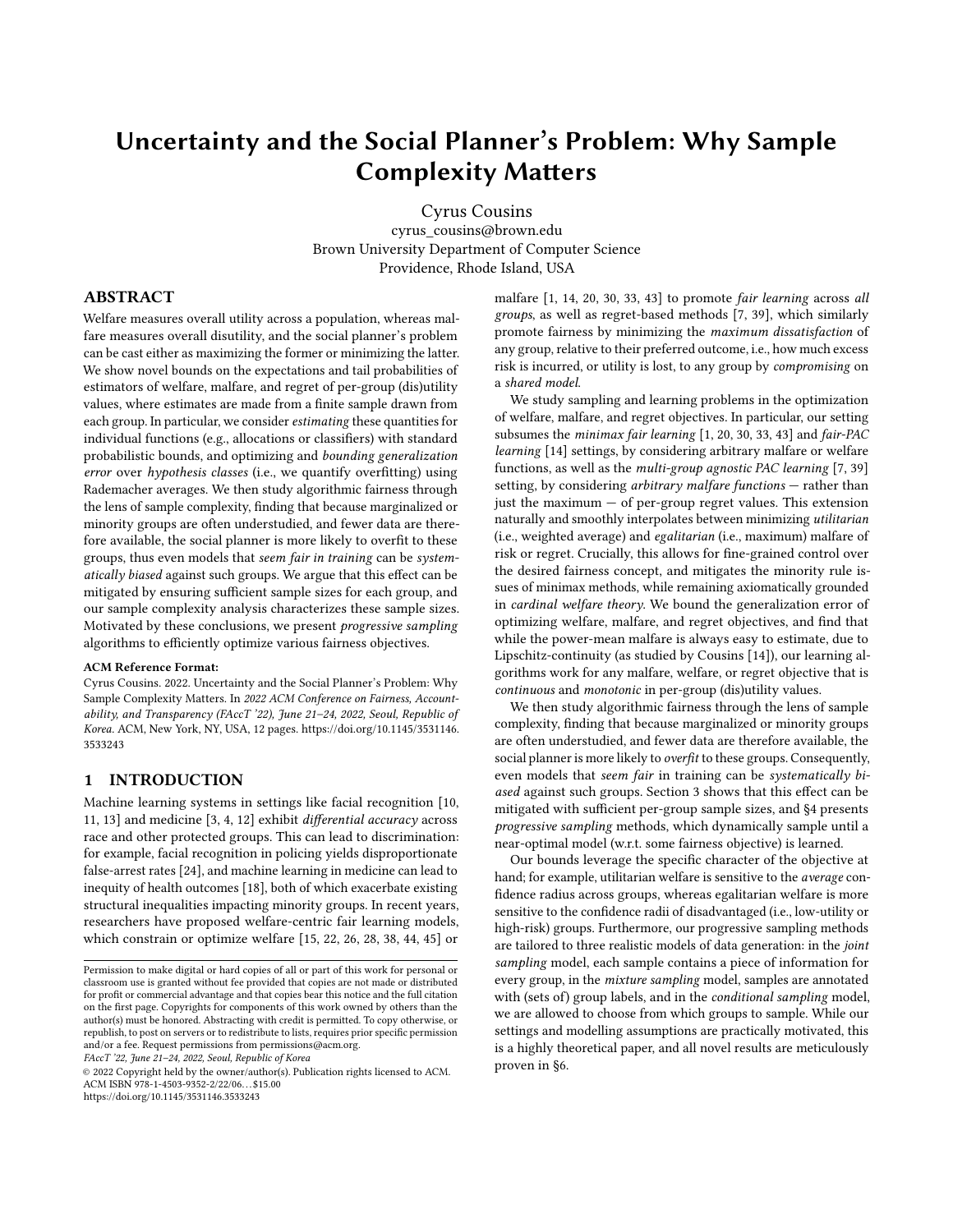cannot determine a priori how much data will be required to meet a given confidence radius. This contrasts distribution-free bounds, which must have worst-case dependence on the distribution, and take the form AES<sup>1</sup> $m$ ; <sup>o</sup> sup<sub>1</sub><sub>x;</sub>  $\circ_{21} \times \sim m$  AES<sup>1</sup> $m$ ;  $\times$ ; <sup>o</sup>. In section 4, when constructing schedules for progressive sampling we tion 4, when constructing schedules for progressive sampling, we often assume knowledge of AES $\text{Im}$ ;  $\text{O}$ , but this is usually possible via this worst-case RHS bound. We first present simple bounds for bounded finite hypothesis classes, which depend on the sentiment *range r*, hypothesis class size  $|H|$ , variances  $\vee$  *l*, and empirical variances Vˆ »¼.

Theorem 3.1 (Uniform Convergence for Bounded Finite Hypothesis Classes). theorem We may bound the distribution-free AES<sup>1</sup>m; <sup>o</sup>, the distribution-dependent AES<sub>D</sub><sup>1</sup>m; <sup>o</sup>, and the data-dependent AES<sup>1</sup> $m$ ; ;  $x$ ;  $\circ$  scalar additive error as

(1)  
\n
$$
\frac{r^{2} \ln \frac{2^{j+1}j}{\delta}}{2m} [27];
$$
\n
$$
\frac{r \ln \frac{2^{j+1}j}{\delta}}{3m} + \sup_{h \geq 1} \frac{2 \sqrt{b} \sinh \frac{2^{j+1}j}{\delta}}{m} [6]; \&
$$
\n(3)  
\n
$$
\frac{7r \ln \frac{2^{j+1}j}{\delta}}{3^j m 1^0} + \sup_{h \geq 1} \frac{2 \hat{V}_{x; s} \sinh \frac{2^{j+1}j}{\delta}}{m 1^0} [16].
$$

Note that supremum variances and empirical variances are properties of the distribution and sample, respectively. Dependence on variance is necessary (similar terms appear in mean-estimation lower-bounds [19, 32]), however the  $\ln |H|$  union bound terms are loose, and the bounds are vacuous for infinite (continuous) H. We now state results using Rademacher averages [5, 42] that tolerate infinite H, while preserving the variance-dependence of item 2.

Theorem 3.2 (Uniform Convergence with Rademacher Averages). theorem Suppose hypothesis class  $H$  and sentiment function s<sup>1</sup>;  $\degree$ , take  $x_i \circ s \circ b^m$  and  $s \cup^{m_1} 1^{\circ}$ , i.e., is uniformly distributed on <sup>1</sup> 1<sup>om</sup>, and define the *Rademacher average*  $R_m$ <sup>1</sup>s  $H$ ;  $D^{\circ}$  and *Rousquet variance provy*  $\angle A$ <sup>1</sup>s  $H$ ;  $D^{\circ}$  (see 9) as Bousquet variance proxy  $\lor_{\mathbb{Q}}$ <sup>1</sup>s  $\quad$   $\vdash$   $\colon D^{\circ}$  [see 9] as

$$
R_m^1 s H; D^{\circ} \underset{\mathbf{x}: \text{sup}}{\mathbf{E}} \lim_{h \geq H} j \frac{1}{m} \sum_{i=1}^{\infty} s h^1 \mathbf{x}_i^{\circ} j ;
$$
  
 
$$
\forall m^1 s H; D^{\circ} \underset{\mathbf{h} \geq H}{\sup} \text{ } \underset{\mathbf{b} \geq h}{\sup} \text{ } \underset{\mathbf{h} \neq 4rR_m^1 s H; D^{\circ} :}{\sup} \text{ } (7)
$$

We may then bound  $\text{AES}_{\text{D}}^{\text{1}} m$ ; ° as  $2Rm^3 s$  H;  $\text{D}^\circ + \frac{r \ln \frac{1}{\delta}}{3m} + \frac{2\lambda \ln \frac{1}{\delta}}{n}$  $\frac{2\vee_{m}!s\;H;D^{\circ}\ln\frac{1}{\delta}}{m}$ .

Data-dependent analogues of theorem 3.2 are possible using empirical Rademacher averages and variances at no asymptotic cost [16]. In the worst case, theorem 3.2 performs comparably to theorem 3.1 item 2, however it improves when correlations exist between elements of  $H$ , because the *effective size* of  $H$  is smaller for the purposes of realizing the supremum in the Rademacher average, see (7). The abstract inequalities of theorem 3.2 are quite opaque, so we now provide concrete bounds on the Rademacher averages of practical infinite hypothesis classes. The below results hold for any distribution  $D$ , and are thus distribution-free, although similar distribution-dependent or data-dependent bounds are possible.

#### Property 3.3 (Practical Bounds on Rademacher Averages). (1) Suppose H has Vapnik-Chervonenkis (VC) dimension d

[46, 47], and `<sup>1</sup><sup>\*</sup>;  $\degree$  1  $\mathbb{1}$  <sup>1</sup> $\degree$  is the 0-1 loss. Then for some absolute constant  $c, R_m$ <sup>1</sup>  $H$ ;  $D^{\circ}$ <br>implies bounds for linear classifiers, bounded den  $\frac{cd}{m}$ , which implies bounds for linear classifiers, bounded-depth decision trees [31], and many classes of neural network [2].

(2) Suppose  $X$  f  $\Re$  2 R<sup>1</sup> j k $\Re$ k<sub>2</sub> Rg is the R-radius L<sub>2</sub> ball in  $\mathbb{R}^1$ ,  $\mathbb{H}$  f  $\mathbb{R}$   $\mathbb{V}$   $\mathbb{W}$   $\mathbb{R}$  j k  $\mathbb{W}$ k<sub>2</sub> g is a -regularized linear class,  $Y \rightarrow R$ ; R  $\frac{1}{4}$ , and `<sup>1</sup>;  $\circ$  is a -Lipschitz loss function s.t. `<sup>1</sup> ;  $\circ$  = 0. Then r 2 R and R<sub>m</sub><sup>1</sup> H; D<sup>o</sup>  $\frac{R}{m}$ . This implies bounds for (kernelized) SVM, generalized linear models [35], and bounded linear regression.

#### 3.2 From Mean Estimation to Welfare, Malfare, and Regret Bounds

We now adapt the AE bounds of section 3.1 on expectations to bound malfare, welfare, and regret in terms of empirical estimates thereof. In particular, the strategy for each is to combine tail bounds for mean-estimation with the monotonicity axiom (definition 2.1 item 1) to bound the tails and expectations of our desiderata. We use the uniform convergence bounds of section 3.1 to bound the error of these estimates, thus we need only propagate this uncertainty through the appropriate aggregator functions. In general, aggregator functions are nonlinear, and optimizing over  $H$  results in estimation bias, thus the plug-in estimator is biased, however, we still obtain tail bounds on our objectives via  $AEV^{\dagger}$ : : : º. Because the plug-in estimator is biased, we also consider various LCB-and-UCB-style estimates, which when optimized yield safer function choices and partially control for overfitting. Finally, in some cases, integrating over worst-case uncertainty from the tail bounds of  $AEV^1$ :::<sup>0</sup> yields convenient bounds on the expectation (and thus the bias) of the plug-in estimator.

Welfare and Malfare. Due to the lack of an unbiased estimator for welfare and malfare, we study the simple plug-in estimator  $\hat{M}$ , as employed by [16], and introduce a pair of lower and upper estimators  ${}^{1}\hat{\mathbf{M}}^{\dagger}$ ;  $\hat{\mathbf{M}}^{\dagger}$ <sup>o</sup>. In particular, we take

$$
\hat{M} \quad M \quad i \quad \nabla \quad \nabla \quad \nabla \quad \nabla \quad \nabla \quad \nabla \quad \nabla \quad \nabla \quad \nabla \quad \nabla \quad \nabla \quad \nabla \quad \nabla \quad \nabla \quad \nabla \quad \nabla \quad \nabla \quad \nabla \quad \nabla \quad \nabla \quad \nabla \quad \nabla \quad \nabla \quad \nabla \quad \nabla \quad \nabla \quad \nabla \quad \nabla \quad \nabla \quad \nabla \quad \nabla \quad \nabla \quad \nabla \quad \nabla \quad \nabla \quad \nabla \quad \nabla \quad \nabla \quad \nabla \quad \nabla \quad \nabla \quad \nabla \quad \nabla \quad \nabla \quad \nabla \quad \nabla \quad \nabla \quad \nabla \quad \nabla \quad \nabla \quad \nabla \quad \nabla \quad \nabla \quad \nabla \quad \nabla \quad \nabla \quad \nabla \quad \nabla \quad \nabla \quad \nabla \quad \nabla \quad \nabla \quad \nabla \quad \nabla \quad \nabla \quad \nabla \quad \nabla \quad \nabla \quad \nabla \quad \nabla \quad \nabla \quad \nabla \quad \nabla \quad \nabla \quad \nabla \quad \nabla \quad \nabla \quad \nabla \quad \nabla \quad \nabla \quad \nabla \quad \nabla \quad \nabla \quad \nabla \quad \nabla \quad \nabla \quad \nabla \quad \nabla \quad \nabla \quad \nabla \quad \nabla \quad \nabla \quad \nabla \quad \nabla \quad \nabla \quad \nabla \quad \nabla \quad \nabla \quad \nabla \quad \nabla \quad \nabla \quad \nabla \quad \nabla \quad \nabla \quad \nabla \quad \nabla \quad \nabla \quad \nabla \quad \nabla \quad \nabla \quad \nabla \quad \nabla \quad \nabla \quad \nabla \quad \nabla \quad \nabla \quad \nabla \quad \nabla \quad \nabla \quad \nabla \quad \nabla \quad \nabla \quad \nabla \quad \nabla \quad \nab
$$

where  $\equiv$  and  $\wedge$  are the (minimum precedence) infix binary max and min operators. By monotonicity (axiom 1), it holds that  $\hat{M}^*$   $\hat{M}$   $\hat{M}$ . The lower and upper confidence bound estimates are convenient, both to show high probability bounds, and to sandwich the plug-in estimator, which we use to bound its bias. We first show tail bounds for the estimation of welfare and malfare in terms of their plug-in, LCB, and UCB estimates, and we then bound the bias of  $\hat{M}$ .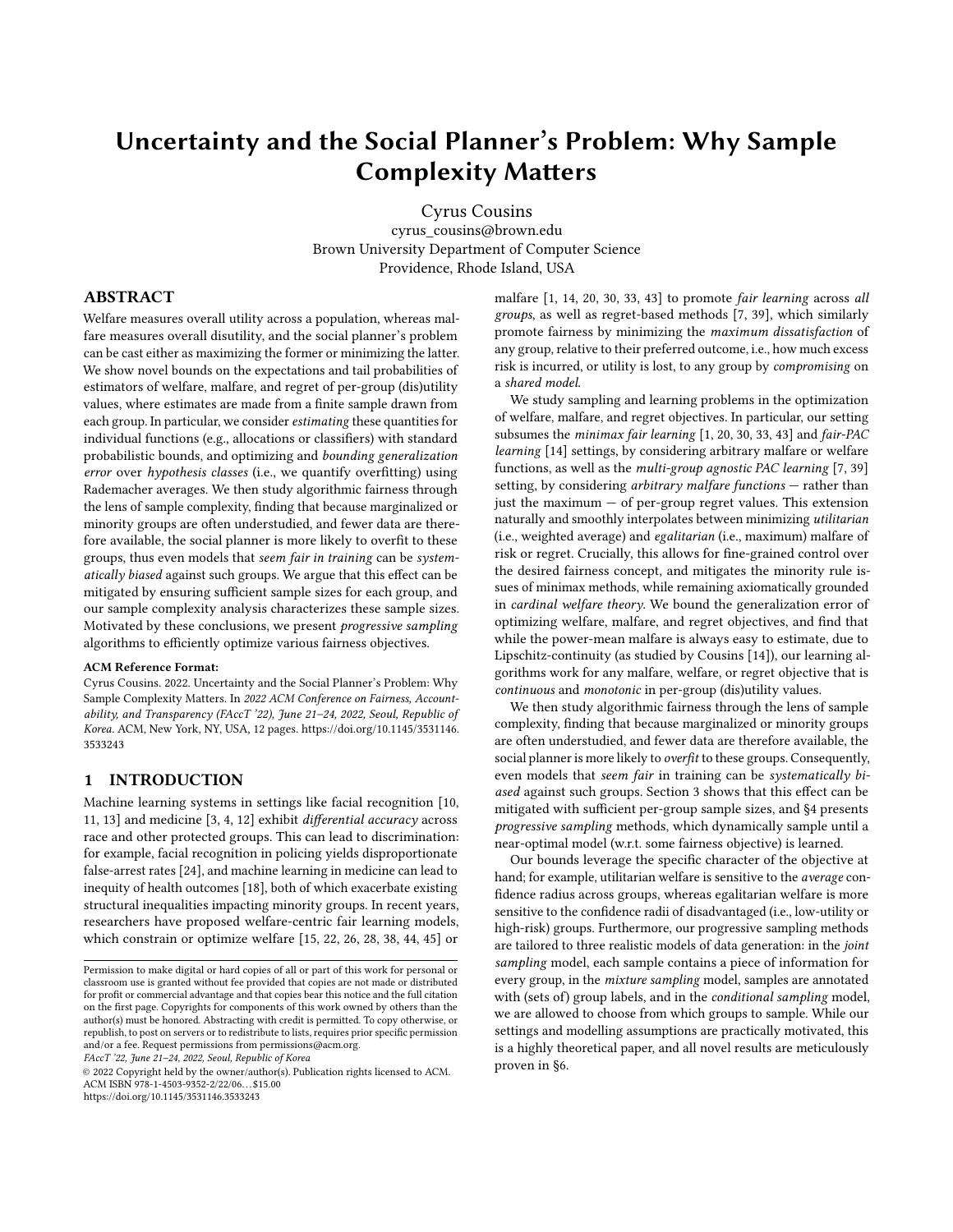Theorem 3.4 (Welfare and Malfare Tail Bounds). theorem Suppose sentiment function s<sup>1</sup>; °:  $\gamma^0$  -  $\gamma$ !  $R_{0+}$ , per-group probability<br>distributions  $Q_{\text{max}}$  comple size vector  $m$ ,  $2, Z_{\text{max}}$  comples  $|x|$ . °  $S$ distributions  $D_1$ : , sample size vector  $m \geq Z_+$ , samples  $x$ ;  $\circ$  s  $\mathsf{D}_1^{\mathsf{m}_1}$  $\mathsf{D}^{\mathsf{m}_{g}}$ , failure probability  $\mathsf{2}$  <sup>10</sup>; 1<sup>0</sup>, and additive error bound AEV<sup>1</sup>::: <sup>o</sup>, and let  $\sim$  AEV<sup>1</sup> $m$ ;  $\chi$ ; <sup>o</sup>. Then for all h 2 H and all monotonic aggregator functions  $M^1$ ;  $w^o$ , it holds with probability at least 1 over  $\bf{y}$  and  $\hat{h}$  that probability at least  $1$  over  $x$ , , and  $\hat{}$  that

M i 7! 0 \_ E Di »s h¼ ˆ<sup>i</sup> ;w <sup>|</sup> {z } True LB <sup>M</sup> <sup>i</sup> 7! <sup>E</sup><sup>ˆ</sup> xi;: ; i;: »<sup>s</sup> <sup>h</sup>¼;w <sup>|</sup> {z } Plug-In Estimate Mˆ M i 7! r ^ E Di »s h¼ + ˆ<sup>i</sup> ;w <sup>|</sup> {z } True UB ; (9) & <sup>M</sup> <sup>i</sup> 7! <sup>0</sup> \_ <sup>E</sup><sup>ˆ</sup> xi;: ; i;: »s h¼ ˆ<sup>i</sup> ;w <sup>|</sup> {z } LCB Estimate Mˆ # M i 7! E Di »<sup>s</sup> <sup>h</sup>¼;w <sup>|</sup> {z } True Aggregate M <sup>M</sup> <sup>i</sup> 7! <sup>r</sup> ^ <sup>E</sup><sup>ˆ</sup> xi;: ; i;: »s h¼ + ˆ<sup>i</sup> ;w <sup>|</sup> {z } UCB Estimate Mˆ " ; (10)

thus if  $M^1$ ;  $W^0$  is -Lipschitz-continuous w.r.t. some norm k  $k_M$ , we have

$$
\begin{array}{cccccccccccccc} jM & i & \not\mathbb{V} & \xrightarrow{\hat{E}} & \text{is} & \textit{h}\mathbb{I}\mathbb{I} & \text{is} & \textit{h}\mathbb{I}\mathbb{I} & \text{is} & \textit{h}\mathbb{I}\mathbb{I}, & \mathbb{K}^* \mathbb{I}\mathbb{I} & \text{is} & \text{is} & \text{is} & \text{is} & \text{is} & \text{is} & \text{is} & \text{is} & \text{is} & \text{is} & \text{is} & \text{is} & \text{is} & \text{is} & \text{is} & \text{is} & \text{is} & \text{is} & \text{is} & \text{is} & \text{is} & \text{is} & \text{is} & \text{is} & \text{is} & \text{is} & \text{is} & \text{is} & \text{is} & \text{is} & \text{is} & \text{is} & \text{is} & \text{is} & \text{is} & \text{is} & \text{is} & \text{is} & \text{is} & \text{is} & \text{is} & \text{is} & \text{is} & \text{is} & \text{is} & \text{is} & \text{is} & \text{is} & \text{is} & \text{is} & \text{is} & \text{is} & \text{is} & \text{is} & \text{is} & \text{is} & \text{is} & \text{is} & \text{is} & \text{is} & \text{is} & \text{is} & \text{is} & \text{is} & \text{is} & \text{is} & \text{is} & \text{is} & \text{is} & \text{is} & \text{is} & \text{is} & \text{is} & \text{is} & \text{is} & \text{is} & \text{is} & \text{is} & \text{is} & \text{is} & \text{is} & \text{is} & \text{is} & \text{is} & \text{is} & \text{is} & \text{is} & \text{is} & \text{is} & \text{is} & \text{is} & \text{is} & \text{is} & \text{is} & \text{is} & \text{is} & \text{is} & \text{is} & \text{is} & \text{is} & \text{is} & \text{is} & \text{is} & \text{is} & \text{is} & \text{is} & \text
$$

From (10), we see that minimizing  $\hat{M}^{T}$  (or maximizing  $\hat{M}^{T}$ ) is in some sense a safe choice, as w.h.p. we can bound the true aggregate value in terms of the UCB or LCB. This idea is reminiscent of the sample variance penalization algorithm of [34], wherein ERM is supplanted by minimizing an *upper-bound* on risk; in that case with variance-dependent bounds, but here the bound depends on the structure of the malfare or welfare objective at hand. It should also be noted that while the final Lipschitz form (11) is concise and convenient for all Lipschitz-continuous aggregator functions (e.g., all  $p$  1 power-mean malfare functions, see theorem 2.2 item 3), it can be quite loose. For example, under uncertainty intervals, the egalitarian welfare W<sub>1</sub> h<sub>4</sub> 1; 9 8i;  $W^{\circ}$ =min<sup>1</sup>4 1; 9 8<sup>°</sup> must be on the interval 3 2, despite (11) giving confidence radius 8. Thus while (11) is convenient for intuition and analysis, when possible (9) or (10) should be favored.

Theorem 3.5 (Welfare and Malfare Expectation Bounds). theorem Suppose as in theorem 3.4, and assume also that  $AEV^{\dagger}m$ ; ;  $x$ ;  $\circ$  =  $AEV^{\dagger}m$ ;  $\circ$  is a distribution-free or distribution-dependent (but not data-dependent) bound. Then  $\mathbf{1}_{\mathbf{1}_{\mathbf{1}}}$ 

$$
j M
$$
 E<sub>»</sub> $\hat{M}$  $\hat{M}$ <sub>j</sub> E<sub>»</sub> $j M$   $\hat{M}$ <sub>j</sub> $\hat{M}$   $\hat{M}$ <sub>k</sub> AEV<sup>1</sup> $m$ ;  $^{\circ} k_M d$  :

The above theorems give general recipes for bounding tails and expectations, so for demonstrative purposes, we instantiate them with theorem 3.1 for malfare estimation. Similar bounds can be derived for learning with theorem 3.2.

Theorem 3.6 (Bernstein-Type Malfare Bounds). corollarythmwmestexpbern

Suppose as in theorem 3.1, and also per-group sample size  $m$ (i.e.,  $m = \frac{hm}{m}$ :::;*m*i) and  $p \t1 power-mean$  malfare function  $M_p$ <sup>1</sup>;  $W^0$ . Now, let variance proxy be defined in three cases as p<sup>1</sup>; W<sup>o</sup>. Now, let variance proxy be defined in three cases as<br>  $M_{1\bullet 2}^{-1}$ **v**;  $W^0 = \begin{cases} \n\frac{1}{2}W_i \stackrel{\text{op}}{=} V_i^T i^2 \text{ for } p = 1, & \text{if } v \text{ for } p \geq 1; 2k, \\
\frac{1}{2}W_i \stackrel{\text{op}}{=} V_i^T i^2 \stackrel{\text{op}}{=} V_i^T i^2 \stackrel{\text{op}}{=} V_i^T i^2 \stackrel{\text$  $\frac{\rho}{\mathbf{v}_i^2}$   $\frac{\rho}{2}$  for  $p = 1$ , w v for p 2 <sup>1</sup>1; 2<sup>*i*</sup>, or  $k\mathbf{v}$  for  $p > 2$ . Then  $\oint \mathbf{r} \cdot \mathbf{n} \cdot \frac{g}{2} = \frac{1}{\ln \frac{g}{g}}$  2  $\frac{1}{\ln \frac{g}{g}}$  10; 1<sup>o</sup>, we have (1) P j/M  $\hat{M}$   $\frac{1}{\ln \frac{g}{g}} \cdot \frac{1}{\ln \frac{g}{g}}$  =  $\frac{1}{2}$   $\frac{1}{2}$   $\frac{1}{2}$   $\frac{1}{2}$   $\frac{1}{2}$   $\frac{1}{2}$ (2) E»j $\Lambda \Lambda$   $\hat{M}$   $\frac{r \ln^{3}2e^{-\delta}}{3m} + \frac{r \ln^{3}2e^{-\delta}}{9m}$ ; & (3) M  $E\in\mathbb{R}$  $\mathbb{R}$ <sup>W</sup>  $M + \frac{r \ln^1 e^{-\delta}}{3m} + \frac{2 \ln^1 e^{-\delta}}{m}$  $m$ .

Estimating the Malfare of Regret. Regret is difficult to bound, as it depends both on the expected sentiment of the selected  $\hat{h}$ , and also on  $H$  through the (unknown) per-group optimal sentiments  $S_{1:}^7$  . We thus introduce the estimators

$$
\hat{S}_i \quad \inf_{h \geq H} \mathop{\hat{E}}_{x_i; \hat{i} = i} \quad \text{in} \quad h \text{ for } \quad \hat{S}_i \quad \sup_{h \geq H} \mathop{\hat{E}}_{x_i; \hat{i} = i} \quad \text{in} \quad h \text{ if } \quad (12)
$$

for loss or utility, respectively, cf. (2). By analogy with (3), the plugin estimator for the regret malfare minimizer is then

$$
\hat{h} \quad \operatorname*{argmin}_{h \geq H} \Lambda \quad i \ \nabla \quad j \underset{\mathbf{x}_{t; \hat{v}}}{\triangleq} \underset{i; \colon}{\text{ss}} \quad h \quad \hat{S}_i \mathbf{j}; \mathbf{w} \quad : \qquad (13)
$$

The following theorem bounds the difference between the true and empirical malfare of regret.

Theorem 3.7 (Regret Estimation Bounds). theorem Suppose sentiment function s<sup>1</sup>; °:  $Y^0$   $Y$  !  $R_{0+}$ , per-group probability<br>distributions  $Q_1$  sample size vector **m** 2.7 samples |**x**: °  $S$ distributions  $D_1$ ; sample size vector  $m \nvert 2 \nvert Z_+$ , samples  $|x| \rvert$   $\in \mathbb{R}^{m_1}$  $\mathsf{D}_1^{\mathsf{m}_1}$  $D^{mg}$ , failure probability  $2^{10}$ ; 1<sup>o</sup>, and additive er-<br> $D^{SU(1)}$  and let  $\hat{C}$   $\Delta$  EV/lm;  $\hat{C}$  Then for all ror bound AEV<sup>1</sup>:::<sup>o</sup>, and let ^ AEV<sup>1</sup>*m*; ; **x**; <sup>o</sup>. Then for all  $h$  2 H and all monotonic malfare functions  $M$ <sup>1</sup>;  $w$ <sup>0</sup>, it holds with probability at least 1 over **x** and ^that probability at least 1 over  $x$ , , and  $\hat{}$  that

W i 7! 0 \_ E Di »s h¼ S? i 2 ˆi ;w <sup>|</sup> {z } True Regret Malfare LB W <sup>i</sup> 7! <sup>E</sup><sup>ˆ</sup> xi;: ; i;: »<sup>s</sup> <sup>h</sup>¼ <sup>S</sup><sup>ˆ</sup> i ;w <sup>|</sup> {z } Plug-In Regret Malfare W i 7! r ^ E Di »s h¼ S? <sup>i</sup> <sup>+</sup> <sup>2</sup> <sup>ˆ</sup><sup>i</sup> ;w <sup>|</sup> {z } True Regret Malfare UB ; (14) & W <sup>i</sup> 7! <sup>0</sup> \_ <sup>E</sup><sup>ˆ</sup> xi;: ; i;: »<sup>s</sup> <sup>h</sup>¼ <sup>S</sup><sup>ˆ</sup> <sup>i</sup> 2 ˆ<sup>i</sup> ;w <sup>|</sup> {z } LCB Estimate W i 7! E Di »s h¼ S? i ;w <sup>|</sup> {z } True Regret Malfare W <sup>i</sup> 7! <sup>r</sup> ^ <sup>E</sup><sup>ˆ</sup> xi;: ; i;: »<sup>s</sup> <sup>h</sup>¼ <sup>S</sup><sup>ˆ</sup> <sup>i</sup> + 2 ˆ<sup>i</sup> ;w <sup>|</sup> {z } UCB Estimate ; (15)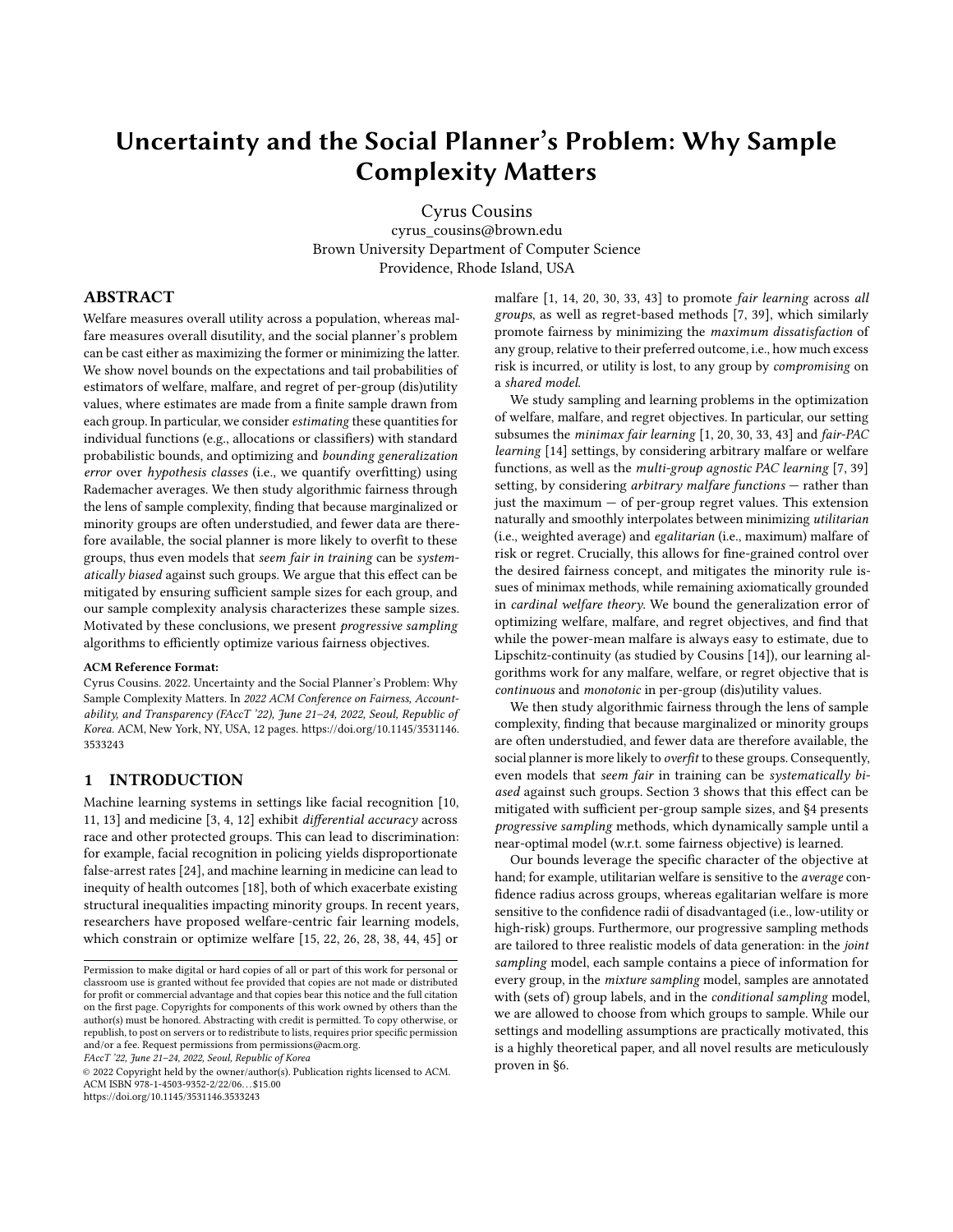thus if  $M^1$ ;  $W^0$  is -Lipschitz-continuous w.r.t. some norm k  $k_M$ , we have

$$
\begin{array}{ccccccccc}\nM & i & \nabla & \hat{E} & \text{is} & h & \hat{S}_i & ; & W & \nabla & i & \nabla & \hat{E} & \text{is} & h & \hat{S}_i^2 & ; & W \\
\hline\n\text{P}_{\text{LUG-IN REGRET MAIFARE}} & & & & & \nabla & & & & \nabla & & & & \nabla & & & & \nabla & & & & \nabla & & & & \nabla & & & & \nabla & & & & \nabla & & & & \nabla & & & & \nabla & & & & \nabla & & & & & \nabla & & & & & \nabla & & & & & \nabla & & & & & \nabla & & & & & & \nabla & & & & & & \nabla & & & & & & \nabla & & & & & & & \nabla & & & & & & & \nabla & & & & & & & \nabla & & & & & & & \nabla & & & & & & & \nabla & & & & & & & \nabla & & & & & & & \nabla & & & & & & & \nabla & & & & & & & \nabla & & & & & & & \nabla & & & & & & & \nabla & & & & & & & \nabla & & & & & & & \nabla & & & & & & & \nabla & & & & & & & \nabla & & & & & & & \nabla & & & & & & & \nabla & & & & & & & \nabla & & & & & & & \nabla & & & & & & & \nabla & & & & & & & \nabla & & & & & & & \nabla & & & & & & & \nabla & & & & & & & \nabla & & & & & & & \nabla & & & & & & & \nabla & & & & & & & \nabla & & & & & & & \nabla & & & & & & & \nabla & & & & & & & \nabla & & & & & & & \nabla & & & & & & & \nabla & & & & & & & \nabla & & & & & & & \nabla & & & & & & & \nabla & & & & & & & \nabla & & & & & & & \nabla & & & & & & & \nabla & & & & & & & \nabla & & & & & & & \nabla & & & & & & & \nabla & & & & & & & \nabla & & & & & & & \nabla & & & & & & & \nabla & & & & & & & \nabla & & & &
$$

Note that similar bounds on the expectation of the regret plugin estimator can be shown along the lines of theorem 3.6, mutatis mutandis for regret. Note also that theorem 3.7 matches theorem 3.4 up to a 2-factor attached to the confidence radius, thus in some sense regret is "about twice as difficult" to estimate as malfare or welfare.

#### 3.3 Information Asymmetry and Where Best to Sample

An intuitive notion of fairness would suggest that we should draw equally-sized samples for each group, or perhaps samples proportional to population frequencies. If the goal is to optimize or bound welfare, malfare, or regret, such intuitive notions should be rejected, as they are critically flawed. We now discuss the ways in which samples drawn from one group or another may be more or less valuable to for the purposes of estimating or optimizing these objectives.

As a brief thought experiment, suppose we want to estimate the egalitarian welfare of a population consisting of two groups. Suppose also that their utilities are similarly difficult to estimate, and their expected utilities are <sup>h</sup>1; <sup>10</sup>i. In such a setting, nearly all sampling effort should be invested in estimating the utility of group one, as once group two is estimated to within 9 AE, there is no further benefit to improving their estimate. Thus the optimal sampling strategy depends on the true expected utilities, the difficulties of estimating utilities for each group, and the objective in question, and in no way resembles the naïve uniform or proportional so-called "fair sampling strategies" described above. We argue that such naïve strategies are dangerous, as they introduce subtle biases and fairness issues, but the rationale for alternative sampling strategies is only apparent through the lens of sample complexity.

We now ask the questions, "Given a sample, what do we need to obtain sharper bounds?" and "How much will bounds improve with a larger sample?" We begin with a soft discussion as to why samples from different groups may contribute more or less information to an estimate, which we measure as the improvement to tail bounds that additional samples may yield. In particular, for malfare, we discuss the improvement to upper bounds, but the entire discussion can be directly translated to welfare and lower bounds in the usual manner. We then quantify these factors mathematically, and we develop these ideas further in section 4.2, where they are used to adaptively choose from which group to sample.

(1) Variable estimation difficulty or overfit potential: Often it is inherently more difficult to give bounds on the expected sentiment for some groups than for others. This can be due to differences in variances (see theorem 3.1) or in uniform convergence bounds (see theorem 3.2), and in general, occurs when  $\hat{ }$  AEV<sup>1</sup>:::<sup>o</sup> has  $\hat{ }$ <sub>i</sub>  $\hat{j}$ , even while  $m_i$   $m_j$ .

- (2) Variable task difficulty: Some groups may be inherently easier or harder to satisfy than others; e.g., regression and classification problems are generally easier for groups with labels that are more homogeneous, and regret varies with the optimal expected sentiment  $S_i^7$ . This is crucial, because most malfare and welfare functions are more sensitive<sup>3</sup> to highrisk or low-utility groups, thus the ease of satisfying a group effects their impact on malfare and welfare values.
- (3) Aggregator function interactions: Complicated interactions also occur through the malfare or welfare function. When learning over  $H$ , the set of near-optimal functions is more relevant than those that are clearly bad choices overall, and groups that tend to be mutually satisfied (i.e., are correlated) are less impactful to the overall objective. Weight values in malfare or welfare functions may also differ between groups, and higher-weighted groups are usually more impactful.

Quantifying the Incremental Value of Sampling. We measure the impact of sampling by asking the question, "What is the incremental value of a single sample drawn for some group?" In particular, we quantify the value of the sample as the reduction in uncertainty, as measured by the infimum UCB (over  $H^{\circ}$ , and although this is inherently a discrete question, we approximate the answer for the power-mean malfare with tools from calculus of infinitesimals.

Note that all such analysis is necessarily heuristic, as we fundamentally cannot answer this question without more information: it is precisely because we are trying to estimate unknown means that we can't know how the samples we draw will impact the empirical means. For now, we heuristically assume that our estimated expectations are reasonably accurate, and consider what will happen as tail bounds sharpen with additional samples. The strategy we thus employ is to make a reasonable guess as to how sampling might impact the UCB by assuming that the empirical mean will not be strongly affected, and all confidence intervals over  $m$  samples will contract at a  $\frac{1}{m}$  rate.

Property 3.8 (Incremental Gain of Sampling). Suppose power-mean malfare  $\Lambda p^1$ ;  $w^0$ , sample  $x^0$ ;  $w^0$  with group sample sizes  $m^0$ ple sizes  $m_1$ ; and let  $x^{0}$ ;  $\theta$  extend x; to sample sizes  $m_1^0$ , where  $m_2^0 = m + \pi$ ; i.e., group *i* has one additional sample where  $m^0 = m + 1$ , i.e., group *i* has one additional sample.<br>Now let  $\hat{r} = \frac{A F V / m}{r} \times r^0$  and  $\hat{r} = \frac{A F V / m^0}{r} \times r^{0}$ . Now, let  $\hat{\Lambda}$  AEV'm;  $\overrightarrow{x}$ ;  $\overrightarrow{0}$  and  $\overrightarrow{a}$  and take  $\hat{h}$  argmin<sub>h2</sub> $\overrightarrow{M}$ <sub>0</sub> i  $\overrightarrow{V}$ and take  $\hat{h}$  argmin<sub> $h_2 \mapsto M_p$ </sub>  $\hat{v}$   $\hat{E}_{\mathbf{x}_{i;...i;}}$   $\hat{v}$   $h\hat{h}$  +  $\hat{v}$ ;  $w$ , 0 0 º,  $\hat{M}$   $M_p$  i  $\nabla \hat{E}_{\mathbf{x}_{i;...i;1}}$   $\hat{n}$ /k;  $w$ ,  $\hat{\mathbf{M}}$  $M_{p}$  *i*  $\mathbb{F}$   $\hat{\mathsf{E}}_{\mathbf{x}_{i}}$ ;  $\sum_{i} \hat{h}$   $\hat{h}$  +  $\hat{i}$ ;  $\mathbf{w}$  , and  $\tilde{N}$  $\tilde{M}$ 

$$
\inf\nolimits_{h2}\text{H/M}_p \text{ if } \mathbb{F} \text{ } \hat{\mathsf{E}}_{\mathbf{x}_{i;\cdot}^{0},\mathbf{x}_{i;\cdot}^{0}} \text{ } h\text{ with } \tilde{\mathsf{y}}; \mathbf{w} \text{ .}
$$

<sup>&</sup>lt;sup>3</sup>In particular, this holds for all  $p$  , 1 power means, and is axiomatically justified by the Pigou-Dalton transfer principle (definition 2.1 item 7).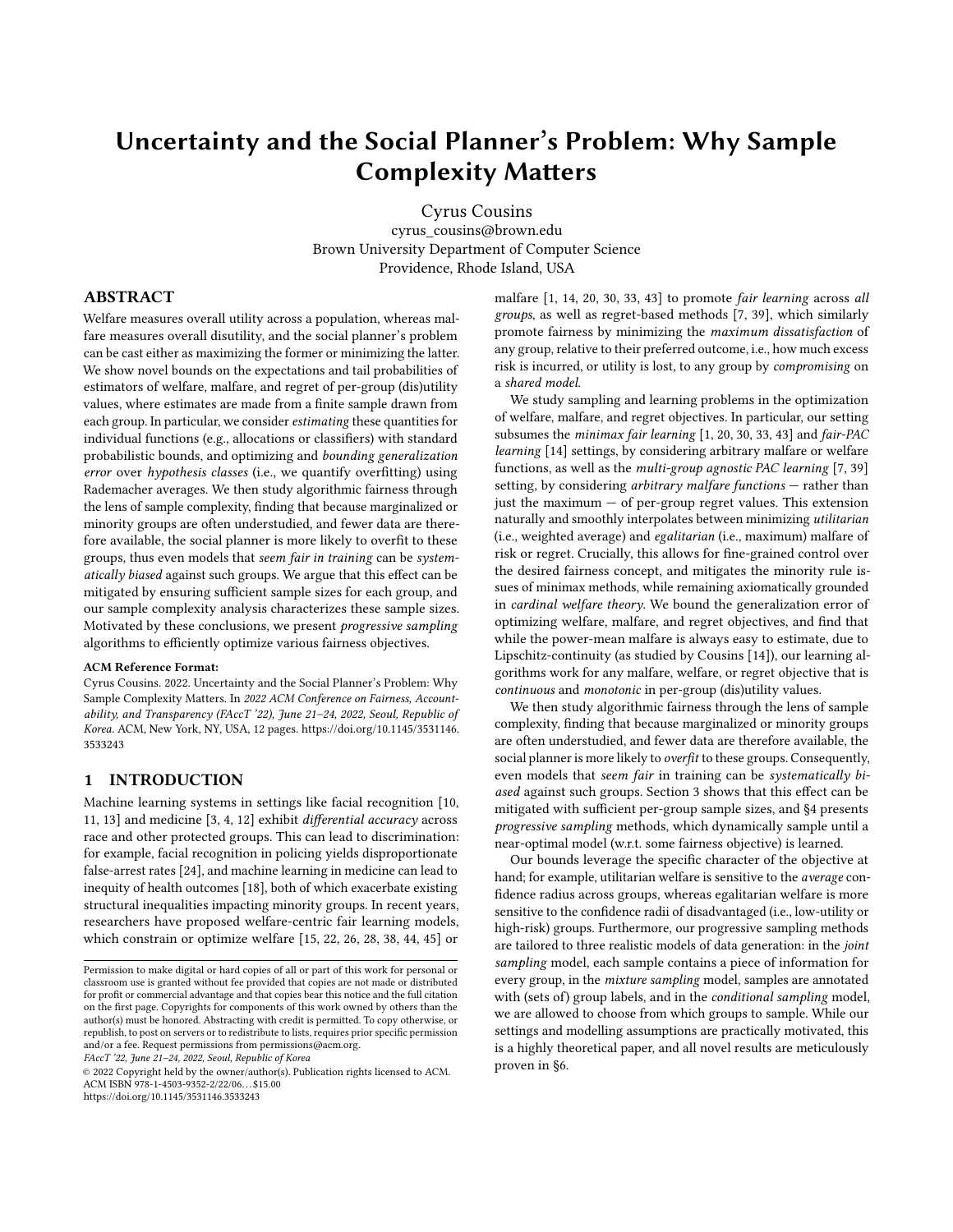Then the incremental impact of sampling from group *i* on the UCB is approximately

$$
\hat{\mathbf{M}}^{\dagger} \quad \tilde{\mathbf{M}}^{\dagger} \qquad \frac{\hat{\mathbf{m}}_{ij}}{2m_{ij} + \frac{3}{2}} \quad \frac{\hat{\mathbf{E}}_{\mathbf{X}_{E;ij}}}{\hat{\mathbf{M}}^{\dagger}} \quad \frac{\hat{\mathbf{h}}_{ik} + \hat{\gamma}^{\dagger}}{\hat{\mathbf{M}}^{\dagger}}^{p-1}
$$
\n
$$
\frac{\hat{\gamma}_{ij} \mathbf{w}_{ij}}{2m_{ij}} \quad \frac{\hat{\mathbf{E}}_{\mathbf{X}_{E;ij}}}{\hat{\mathbf{M}}^{\dagger}} \quad \frac{\hat{\mathbf{E}}_{\mathbf{X}_{E;ij}}}{\hat{\mathbf{M}}^{\dagger}} \quad \therefore \tag{17}
$$

Observe that (17) characterizes the knowledge gain of sampling from group *i*. This gain is *proportional to* the current bound radius  $\hat{i}$ , the group weight  $W_i$ , and the <sup>1</sup> $p$  1<sup>o</sup>th power of the ratio of the UCB risk of group *i* to the UCB malfare, i.e.,  $\hat{E}_{X_{E;i}}$ ,  $\hat{E}_{i}$ ,  $\hat{h}$   $\hat{h}$  +  $\hat{i}$  +  $\hat{A}$   $\hat{i}$   $P$   $\hat{i}$ , and *inversely proportional* to the amount of effort  $P$  is already put and inversely proportional to the amount of effort  $m_i$  already put forth into studying group i. These terms line up with the soft arguments at the top of section 3.3 as to where sampling should occur, but it is only via precisely studying sample complexity and estimation error that we gain quantifiable mathematical insight. In particular, the weight term  $W_i$  appears directly, and  $\frac{\hat{i}}{m_i}$  captures both the difficulty of estimating this group, and also the diminishing incremental improvement produced by further sampling. The ratio between the risk of group  $i$  and the malfare then captures how important group *i* is relative to the other groups, and this term being raised to the  $\frac{1}{p}$  1<sup>o</sup>th power nonlinearly adjusts its impact; higher  $p$  saturate high-risk groups, tending towards egalitarianism, whereas in the  $p = 1$  (utilitarian) case, this term is 1. Finally, for optimization problems, the dependence on  $\hat{h}$  captures other dependencies; namely the behavior of  $M^1$ ;  $W^o$  near the optimal  $h \geq H$  is what matters.

This analysis parallels concerns in stratified sampling, wherein subpopulations are sampled individually, generally to produce an improved mean estimator. In particular, we suggest a form of disproportionate allocation, i.e., per-group sample sizes are not necessarily proportional to their population frequencies. Rather than simply considering variances to estimate means, we holistically consider the objective and uncertainty over various quantities, thus our sample-size selection-strategy is a variant of the minimax sampling ratio [41] method. Chen et al. [12] also suggest disproportionate allocation in fair learning, albeit only for bounding differences of per-group statistics. Similar concerns also arise in optimizing minimax-fair models, wherein Abernethy et al. [1] present an algorithm that takes gradient steps to improve a model for the highestrisk group, though it is unclear whether such methods generalize beyond the egalitarian case.

## 4 PROGRESSIVE AND ACTIVE SAMPLING ALGORITHMS

Section 3 considers fixed sample sizes  $m_1$ : and failure probabilities , and bounds the confidence radius . In this section, we want a fixed - AE guarantee, but we are willing to let an algorithm select the sample size  $m$  (or per-group sample sizes  $m_1$ : ). In particular, due to the cost of sampling and processing data, we want our algorithm to minimize  $m$  (or cost measured as some function of  $m$ ), while constraining and to user-supplied levels. Some cases are simpler than others; the joint sampling model yields a standard progressive sampling method with a fixed sampling schedule, and

the method under mixture sampling is similar, except a subtle conditioning argument allows us to use variably-sized per-group sample sizes based on the order groups are sampled in. For the conditional sampling model, we develop an active sampling approach, which makes cost-sensitive decisions as to which group to sample at each iteration. More details on sampling schedules and other aspects of our progressive sampling algorithms are given in section 7.

We can't simply draw samples one-by-one, compute bounds using ^  $AEV^{\dagger}m$ ; ;  $x$ ;  $\circ$  after each sample, and terminate when a sufficiently sharp bound is available, because the possibility of early termination leads to the multiple comparisons problem, wherein by chance the desired confidence radius is met at some timestep. Progressive sampling algorithms correct for this by establishing a sampling schedule S and failure probability schedule , which usually dictate that, at timestep t, we take a tail-bound with  $= t$  and sample size  $s_t$ , while ensuring that all bounds hold simultaneously<br>(by union bound) with probability at least 1. Due to this union (by union bound) with probability at least 1 . Due to this union bound, it is inefficient to take bounds after drawing every sample. Furthermore, for technical reasons, we henceforth assume a few mild regularity conditions:

- (1) The *sampling schedule*  $\mathsf{S} \, 2 \, \mathsf{Z}_+^1$  is a strictly monotonically increasing sequence i.e. for all  $t \, 2 \, \mathsf{Z}_ \mathsf{S}_+$ increasing sequence, i.e., for all  $t \, 2 \, Z_+, s_t \, s_{t+1};$
- (2) The *failure probability schedule*  $\int_{0}^{2}$   $\frac{10!}{1}$  is a sequence that sums to some  $2^{-10}$ ; 1<sup>o</sup>, i.e.,  $\begin{array}{c} 1 \\ 7 \\ 1 \end{array}$   $\downarrow$  = k k<sub>1</sub> = ; &<br>The distribution-free bound sup
- (3) The distribution-free bound  $\sup_{\mathbf{x}}$ ;  $k$  AEV<sup>1</sup>m; ;  $\mathbf{x}$ ;  $\circ k$  is monotonically decreasing in  $m_1$ : and for any norm k k.

In order to prove that a progressive sampling algorithm produces a (probabilistically) correct answer, it is crucial to show that it does not loop indefinitely. We now introduce -convergent schedules, which require all sentiment values to eventually be - estimated w.r.t. some norm  $k_{M}$ , yielding welfare, malfare, or regret bounds via theorems 3.4 and 3.7.

Definition 4.1 ( -Uniformly-Convergent Schedule). For any 0, a sampling schedule s and failure probability schedule are uniformly-convergent w.r.t.  $AEV^{\dagger}$ : : :  $\circ$  and some norm k k<sub>M</sub> if

\n
$$
\inf_{t \geq 2}
$$
\n $\sup_{t \geq 2} \sup_{\chi \in \mathcal{S}_t} \text{KAEV}^{\text{th}} \text{S}_t$ \n $\inf_{t \geq 2} \inf_{t \geq 0} \text{KAEV}^{\text{th}} \text{S}_t$ \n $\inf_{t \geq 0} \text{KALV}^{\text{th}} \text{S}_t$ \n

\n\n $\inf_{t \geq 0} \text{KALV}^{\text{th}} \text{S}_t$ \n

unlucky we are with the sampled  $x_i$ , if AEV<sup>1</sup>:::<sup>o</sup> bounds tails once for each timestep  $t$  of the schedule, with per-group samples of size at least  $s_t$  and failure probability  $t$ , then at some point on estimate of the objective will be produced. Note that peither an -estimate of the objective will be produced. Note that neither data-dependent AEV<sup>1</sup>:::<sup>0</sup> bounds on sentiment values, nor sufficient per-group error radii to estimate the objective, are known a priori, thus it is not always possible to select a sufficient static sample size, however, definition 4.1 is *more flexible*, as it requires only the existence of a (possibly unknown) sufficient sample size. Even when a sufficient sample size is known, unless it is also necessary, progressive sampling is usually more sample-efficient, often terminating closer to the necessary sample size.

With this definition in hand, we now construct finite -, and infinite 0-, uniformly-convergent schedules. In the context of this work (see theorems 4.5 and 4.6), the finite schedule can be employed with a Lipschitz-continuous objective and an a priori known distributionfree bound on  $AEV^{\dagger}$ ::: $\degree$ , and when the objective is continuous but not Lipschitz-continuous, or the class  $H$  is uniformly-convergent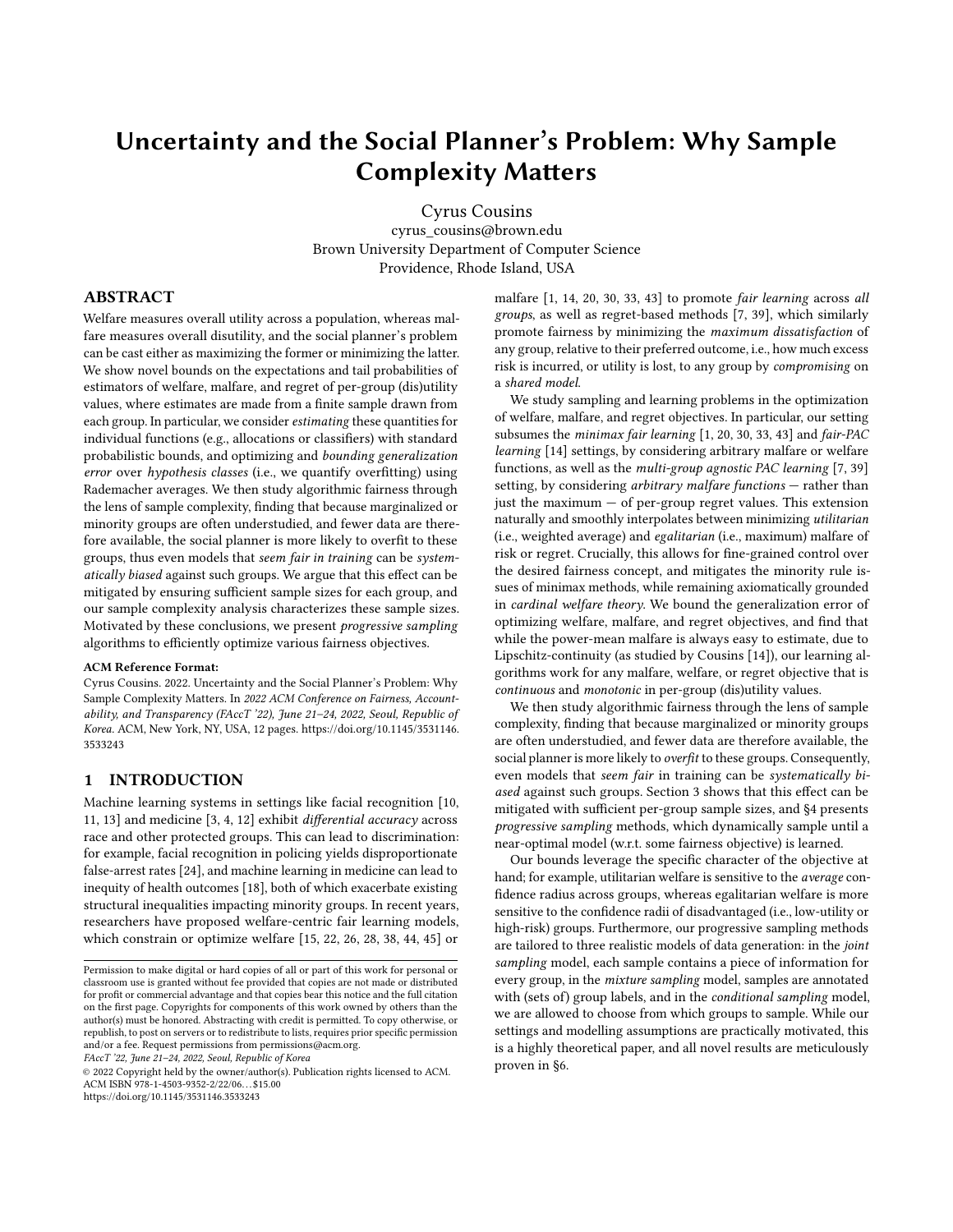at an unknown rate, the infinite schedule can still be used. Both are based on geometrically-increasing sample sizes, which are efficient because they never "overshoot" any sample size by more than a constant factor, yet they cover an exponentially large range of sample sizes in a linear number of timesteps.

Definition 4.2 (Geometric-Uniform Schedule). Suppose optimistic size 1, common ratio > 1, and schedule length  $T \nvert 2 \nvert Z_{+}$ . The geometric-uniform schedule then takes (geometric)  $s_t$  d <sup>t</sup>e and (uniform)  $t = \tau \mathbb{1}_{1; \dots; T} t^{\circ}$ .

Definition 4.3 (Double-Geometric Schedule). Suppose optimistic size  $> 0$  and common ratio  $> 1$ . The double-geometric schedule then takes (geometric)  $s_t$  d <sup>t</sup>e and (geometric)  $t = \frac{1}{t}$  $\frac{1^{\circ}}{t}$ .

Lemma 4.4 (Sufficient Conditions for Uniformly-Convergent Geometric Schedules). Suppose as in definition 4.2, and assume

$$
\sup_{\mathbf{X}_{\tau}^{\tau} \circ 2^{\tau} \mathsf{X}^{\tau} \mathsf{Y}^{\circ S} \mathsf{T}} g^{\mathsf{KAEV}}^{\mathsf{th}} \mathsf{h} \mathsf{S} \mathsf{T}^{\tau} \cdots \mathsf{S} \mathsf{T}^{\mathsf{T}} \mathsf{T}^{\tau} \mathsf{X}^{\tau} \mathsf{K}^{\mathsf{N}} \mathsf{K}^{\tau} \mathsf{K}^{\tau} \tag{19}
$$

Then the geometric-uniform schedule  $(s, )$  is -uniformlyconvergent. Furthermore, suppose as in definition 4.3, <sup>1</sup> , and

$$
\lim_{m! \to \infty} \sup_{\substack{\lambda \in \mathbb{R}^2 \\ 0 \leq \lambda \leq \infty}} \sup_{\gamma \circ m} k A E V^1 h m; \dots; m; \frac{1}{\eta m + 10}, \mathbf{x}; \quad \mathbf{A}^k = 0 \tag{20}
$$

Then the double-geometric schedule (s, ) is 0-uniformlyconvergent.

The initial and final sample sizes of the geometric-uniform schedule are  $s_1 = d$  e and  $s_7 = d$  e, and often one can set  $s_1 \cdot$  and  $s_7 \cdot$  to minimal sufficient and maximal necessary sample sizes (as  $s<sub>T</sub>$  to minimal sufficient and maximal necessary sample sizes (as a function of  $T$ , the objective, and other parameters). To maximize statistical efficiency while controlling the value of , we may select the minimal T such that dlog  $\frac{s_{T}}{s_{1}}e = T^{4}$  In particular, assenced the minimal r such that dog  $s_1 \circ -r$ . In particular, as<br>suming a -Lipschitz objective, the Hoeffding (item 1) and empirical Bernstein (item 3) bounds of theorem 3.1 imply -uniformly convergent schedules via (19) of length  $T$  2  $\frac{1}{\log}$   $\frac{r}{r}$  For the double-geometric schedule, we may similarly set  $s_1$ • to a minimal sufficient sample size, and here there is no  $\bar{T}$  parameter (the schedule is infinite), thus we may simply select as desired. This yields 0-uniformly convergent schedules, since each of the bounds of theorem 3.1 satisfy (20), as do those of theorem 3.2, so long as  $\lim_{m!}$  1 max<sub>i2</sub>  $\sum R_m$ <sup>1</sup>s  $H$ ;  $D_i$ <sup>o</sup> = 0.

Both of the above schedule types are efficient, in the sense that for the smallest (per-group) static sample size  $m^2$  at which we obtain the bound  $\frac{3}{7}$ , some  $\hat{m}$  d  $m^2$ d  $m^2$ e is contained in the schedule, and the bound ^ AEV<sup>1</sup>h $\hat{m}$ ; :::; $\hat{m}$ i;:::<sup>o</sup> exceeds <sup>?</sup> only because it uses a smaller value. In particular, assuming bours because it uses a smaller value. In particular, assuming<br>all bounds  $\frac{f}{d}$  or  $u_2$  ln  $\frac{f}{d}$  we have for each group if that  $\frac{i}{\hat{i}}$ <br>uniforr 2<br>and double-geometri 2  $\frac{u}{\log^{\frac{1}{2}}m^{\frac{2}{9}}+u}$  for the geometricuniform and double-geometric schedules, respectively. Note also that  $\log^1 7^\circ 2$  log  $\log \frac{L}{\cdot \cdot \cdot}$ , whereas  $\log^1 7^\circ 2$  O<sup>1</sup>log  $\frac{L}{\cdot \cdot \cdot}$ , thus the geometric-uniform schedule is preferable, unless  $m^2$  is exponentially smaller than the above bound, e.g., if  $= 1$ , or if a nonlinear objective is more stable to perturbations of each  $S_i$  about its optimum than the Lipschitz constant would indicate.

#### 4.1 The Linear Progressive Sampling Algorithm

The core of linear progressive sampling (algorithm 1) is quite simple. At timestep  $t = 1$ , we guess that a sample of size  $s_1$  for all groups will be sufficient to - optimize the objective, we draw at least such a sample (7 for joint sampling, or lines 9–12 for mixture sampling), compute tail bounds (line 14), then determine the UCB-optimal  $h$ (line 16). If our bounds indicate that  $\hat{h}$  is provably near-optimal, algorithm 1 terminates, otherwise, our guess was incorrect, so we increment t, draw at least  $s_t$  samples (per-group), and repeat. The basic principle is quite flexible, so algorithm 1 can maximize welfare or minimize malfare of risk or regret via the LINEARPSLoss<sup>1</sup>: ::<sup>0</sup> and LINEARPSUTILITY<sup>1</sup>: :: º routines.

Theorem 4.5 shows that algorithm 1 learns an optimal  $h 2 H$ to within user-specified - AE. We require only monotonicity (axiom 1) and continuity (axiom 3) of  $M^1$ ;  $W^0$ , though the powermean malfare family is convenient, as Lipschitz-continuity (thm. 2.2 item 3) permits efficient -uniformly-convergent schedules (def. 4.2). NB this result generalizes to welfare objectives, mutatis mutandis (flipping infima and suprema), via the negation reduction of lines 25–30.

**Theorem 4.5** (Linear PS Guarantees). Suppose  ${}^{1}\hat{h}$ ;  $\hat{\mu}$ ;  $\hat{\gamma}$ ;  $M^{2\#0}$ <br>LINEARPSLOSS Utility of Distribution State of Minim<sup>o,</sup> Rec<sup>o</sup> Minimo  $\text{LinearPSLoss}^1\text{H};\,{}^{\text{a}}; \text{ D}; \text{AEV}^1; \text{ : }^{\text{o}}; \text{ s}; \text{ ; } \text{ : } M^1; \text{W}^{\text{o}}; \text{Reg}^{\text{o}}, \text{ M}^1\text{S}; \text{W}^{\text{o}}$ is continuous and monotonic in S with (possibly infinite) Lipschitz constant  $M$  w.r.t. k  $k_M$ , and the schedules <sup>1</sup>s; <sup>o</sup> are  $\frac{M_1 + 1}{M_1 + 1}$ uniformly-convergent w.r.t.  $AEV^{\dagger}$ :::<sup>0</sup> and k k<sub>M</sub>. Now take  $\mu$  to be the true objective value of  $\hat{h}$  and  $\mu^2$  to be the true objective value of the optimal  $h^2$ , i.e., if REG = FALSE, take  $\mu$  M<sup>1</sup>i  $\bar{V}$  E<sub>D<sub>i</sub></sub>»  $\hat{h}$ <sup>k</sup>,  $w^o$  and  $\mu^2$  inf<sub>h2H</sub> M<sup>1</sup>i  $\bar{V}$  E<sub>D<sub>i</sub></sub>»  $\hat{h}$ <sup>k</sup>,  $w^0$ , or if REG = TRUE, take (see section 3)  $\mu$  $\hat{\mathsf{h}}^{\mathsf{o}}$ ;  $\mathsf{w}^{\mathsf{o}}$  and<br>ility at least  $\mu^2$  inf<sub>h2H</sub> M *i* <sup>y</sup> Reg<sub>i</sub><sup>1</sup>*h*<sup>o</sup>; **w** . Then, with probability at least 1 , the output  ${}^{1}\hat{h}$ ;  $\hat{\mu}$ ;  $\hat{\gamma}$ ;  $M^{2\#0}$  obeys

$$
(1) \quad |\hat{\mu} \quad \mu| \quad \hat{ } \quad ; \quad \& \quad
$$

(2) 
$$
M^{2#} \mu^2 \mu \mu + \hat{\mu} + 2
$$
.

## 4.2 The Braided Progressive Sampling Algorithm

Under the joint and mixture sampling models (algorithm 1), progress is linear (i.e., sequential, as no decisions are made except when to terminate); we begin with (at least)  $s_1$  samples per group, and advance until we reach a sufficient sample size to terminate with the desired guarantee. For the conditional sampling model, we present braided progressive sampling (algorithm 2), which is actively making decisions, thus linear analysis is not applicable. At each *iteration* (line 6) of algorithm 2, a group index  $i \, 2 \, Z$  is chosen (line 16) to optimize an estimate of knowledge-gain via logic similar to that of section 3.3 (due to space limitations, the details are deferred to section 7.2), and group  *is sampled for one additional timestep* (line 17), i.e., the sample associated with group  *is extended from* size  $s_{t_i}$  to  $s_{1+t_i}$ , where  $t_i$  denotes the current timestep for group *i*.<br>The remainder of algorithm 2 is essentially the same as algorithm 1: The remainder of algorithm 2 is essentially the same as algorithm 1; after sampling, we optimize (line 9) a UCB-optimal  $\hat{h}$ , bound the

 ${}^{4}$ The base- logarithm arises intuitively, as the number of times the sample size must increase by a factor to reach  $S_T$  from  $S_1$ .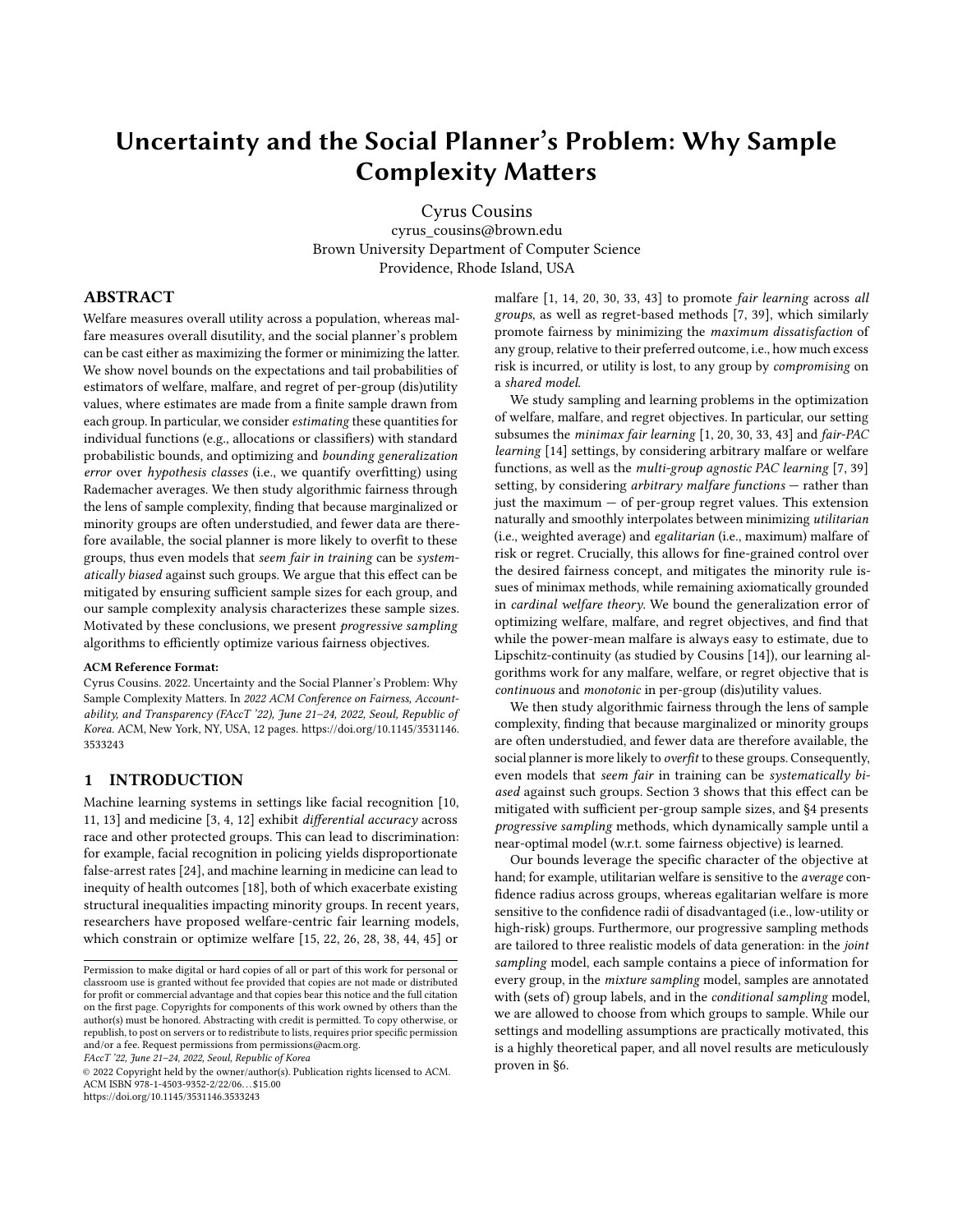Algorithm 1 Fair Learning with Linear Progressive Sampling under the Joint and Mixture Sampling Models Algorithm 1 Fair Learning with Linear Progressive Sampling under the Joint and Mixture Sampling Models

1:  $\mathbf{procedure}\ \text{LINEARPSLoss}(\mathcal{H}, \ell(\cdot, \cdot), \mathcal{D}, \text{AEV}(\dots), \mathbf{s}, \delta, \varepsilon, \mathsf{M}(\cdot; \mathbf{w}), \text{Reg}) \rightarrow (\hat{h}, \hat{\mu}, \hat{\varepsilon}, \mathsf{M}^{\star \downarrow})$ 2: input: Hypothesis class  $\mathcal{H} \subseteq X \to \mathcal{Y}'$ , loss function  $\ell(\cdot, \cdot): \mathcal{Y}' \times \mathcal{Y} \to [0, c]$ , joint or mixture distribution  $\mathcal{D}$ , additive error vector bound  $AEV(m, \delta, x, y)$ , schedule  $s \in \mathbb{Z}_+^\infty$  and  $\delta \in [0, 1)^\infty$ , confidence radius  $\varepsilon$ , weighted malfare  $\mathcal{M}(\cdot; w)$ , and Boolean REG 3: **output:** Empirically UCB-optimal  $\hat{h}$ , empirical malfare estimate  $\hat{\mu}$ , confidence radius  $\hat{\epsilon}$ , and lower bound on minimal malfare  $\mathbf{M}^{\star\downarrow}$ 4:  $m_{1:g} \leftarrow 0; x_{1:g} \leftarrow \langle \langle \rangle, \ldots, \langle \rangle \rangle; y_{1:g} \leftarrow \langle \langle \rangle, \ldots, \langle \rangle \rangle$ ⊲ Initialize per-group sample counts, empty per-group sample lists 5: for  $t \in 1, 2, \ldots$  do  $\rightarrow$  Progressive sampling timesteps 6: if  $D$  is joint sampler then 7:  $(x_{1:g,s_{t-1}+1:s_t}, y_{1:g,s_{t-1}+1:s_t}) \sim \mathcal{D}^{s_t-s_{t-1}}$  $\triangleright$  Sample from joint distribution (assume  $s_0 = 0$ ) 8: **else if**  $D$  is mixture sampler **then** while  $\min_i m_i < s_t$  do 10:  $(x, y, z) \sim \mathcal{D}$  > Draw  $X \times \mathcal{Y} \times 2^{\mathcal{Z}}$  triplet (domain, codomain, groups) 11:  $\forall i \in \mathbb{Z} : m_i \leftarrow m_i + 1; (x_{i,m_i}, y_{i,m_i})$  $\triangleright$  Increment counts and store samples for each group *i* associated with  $(x, y)$ 12: end while 13: end if 14:  $\hat{\varepsilon}_{1:g} \leftarrow (1 + \mathbb{1}_{\text{Reg}}) \text{AEV}(m, \delta_t, x, y)$ , 𝒙,𝒚) ⊲ Bound additive error of per-group supremum deviations (w.h.p.) 15:  $\forall i \in \mathcal{Z}: \ \hat{S}_i \leftarrow (\inf_{h \in \mathcal{H}} \hat{\mathbb{E}}_{\mathbf{x}_{i,:}, \mathbf{y}_{i,:}}[\ell \circ h])$ if Reg else 0 ⊲ Set regret baseline of per-group minimal empirical risks (or 0 if ¬Reg) 16:  $\hat{h} \leftarrow \operatorname*{argmin}_{h \in \mathcal{H}} \mathcal{M}(i \mapsto c \wedge \operatorname*{\widehat{E}}_{x_i, y_i, \ell} [c \circ h] - \hat{S}_i + \hat{\varepsilon}_i; w)$  $\triangleright$  Compute UCB-optimal  $\hat{h}$ 17:  $\mathbb{M}^{\star\downarrow} \leftarrow \inf_{h \in \mathcal{H}} \mathbb{M}(i \mapsto 0 \vee \inf_{\mathbf{x}_{i}, \mathbf{y}_{i}} [\ell \circ h] - \hat{S}_{i} - \hat{\epsilon}_{i}; w)$ ⊲ Lower-bound optimal ★<sup>W</sup> 18: (  $\hat{M}^{\downarrow}, \hat{M}^{\uparrow} \rangle \leftarrow \left( M(i \mapsto 0 \vee \det_{\mathbf{x}_{l,:},\mathbf{y}_{l,:}} [ \ell \circ \hat{h}] - \hat{\mathcal{S}}_i - \hat{\mathcal{e}}_i; \mathbf{w} ), M(i \mapsto c \wedge \det_{\mathbf{x}_{l,:},\mathbf{y}_{l,:}} [\ell \circ \hat{h}] - \hat{\mathcal{S}}_i + \hat{\mathcal{e}}_i; \mathbf{w}) \right) \Rightarrow \text{LCB} \text{ and UCB} \text{ on } \hat{h} \text{ (regret) malfare}$ 19: **if**  $\hat{M}^{\dagger} \leq$ ★W<sup>↓</sup> + 2𝜀 then ⊲ Check if desired error guarantee is met (termination condition) 20:  $(\hat{\mu}, \hat{\varepsilon}) \leftarrow \left( \frac{1}{2} (\hat{\Lambda}^{\downarrow} + \hat{\Lambda}^{\uparrow}), \frac{1}{2} (\hat{\Lambda}^{\uparrow} - \hat{\Lambda}^{\downarrow}) \right)$ ► Symmetric estimate  $\hat{\mu}$  and confidence radius  $\hat{\varepsilon}$  of (regret) malfare of  $\hat{h}$ 21: **return**  $(\hat{h}, \hat{\mu}, \hat{\varepsilon}, M^{\star \downarrow})$  $\triangleright$  Return UCB-optimal  $\hat{h}$ ,  $\hat{\epsilon}$ -estimate of M( $\cdot;\bm{w})$ , and lower-bound on optimal malfare M\* $^{\downarrow}$ 22: end if 23: end for 24: end procedure 25: procedure LINEARPSUTILITY( $H$ , u(·, ·),  $\mathcal{D}$ , AEV(...), s,  $\delta$ ,  $\varepsilon$ ,  $M(\cdot; w)$ , REG)  $\rightarrow (\hat{h}, \hat{\mu}, \hat{\varepsilon}, M^{\star\uparrow})$ 26: **input:** Utility function  $u(\cdot, \cdot): \mathcal{Y}' \times \mathcal{Y} \rightarrow [0, c]$ , weighted aggregator function  $M(\cdot, \mathbf{w})$  (malfare if Reg, otherwise welfare), see line 2 27: **output**: Empirically LCB-optimal  $\hat{h}$ , empirical welfare  $\hat{\mu}$ , confidence radius  $\hat{\varepsilon}$ , and UB on maximal welfare M\*↑ (*or similar for regret*) 28: (  $\hat{h}, \hat{\mu}, \hat{\epsilon}, M^{* \dagger}$   $\leftarrow$  LINEARPSLOSS( $\mathcal{H}, c - u(\cdot, \cdot), \mathcal{D}, \text{AEV}(\dots), s, \delta, \epsilon, (2\mathbb{1}_{\text{Reg}} - 1) \mathcal{M}(\mathcal{S}_i \mapsto c - \mathcal{S}_i; w), \text{Reg}$ )  $\triangleright$  Negate to flip inf and sup 29: **return**  $(\hat{h}, r - \hat{\mu}, \hat{\varepsilon}, (2\mathbb{1}_{\text{Reg}} - 1)\mathbf{M}^{\star})$ 

30: end procedure

objective (lines  $10-11$ ), and terminate if the user supplied guarantee is met, otherwise we continue.

net, otherwise we continue.<br>There is thus a *lattice* of possible sample size vectors **m**. To avoid<br>nion bound over this (exponentially large) lattice we analyze.<br> $(1)$   $|\hat{\mu} \hat{\mu}|$   $\hat{\mu}$  ; & the method as a *braid*, in that progressive sampling sequences are concurrently active, and at each iteration we select some group  $i$ , and advance the schedule by one timestep for only group i. Con-<br> $\overline{5}$  **CONCLUSION** Fits work generalizes existing theories of fair mach<br>  $\frac{1}{\sqrt{2}}$ ,  $\frac{1}{\sqrt{2}}$ , i.e., we operate on one group at a<br>
ther than over all groups as in the linear algorithm (a).  $\hat{h}$  AES  $m_i$ ;  $\frac{t_i}{g}$ ;  $\chi_{i;i}$ ; i.e., we operate on one group at a with welfare, malfare, and regret objectives, thus sultime, rather than over all groups as in the linear algorithm (al-<br>minimax fair learning [1, a union bound over this (exponentially large) lattice, we analyze sequently, we must use (line 17) the additive error scalar bound gorithm 1 line 14). Similar analysis is employed for multi-armed bandits, where a union bound is taken over all timesteps and each arm being sampled. We now show correctness of algorithm 2.

 ${\bf BRAIDEDPSLoss}^{\dagger} H; ``\vdots, ``\vdots, \text{AES}^{\dagger} :: \vdots, ``\text{S};~~;~~; M^{\dagger} ; W^{\text{o}}{}_{\text{F}} \text{Res}^{\text{o}} ,$ 

 $M^1S; w^0$  is continuous and strictly monotonic in S<br>with (possibly infinite) Lipschitz constant  $_M$  w.r.t. with (possibly infinite) Lipschitz k  $\rm{k_M}, \;\;$  and  $\;\;$  the  $\;\;$  schedules  $^{-1}$  S;  $^{-\circ}$   $\;$  are  $\frac{1}{M^1 1 + \mathbb{1}_{\mathrm{Res}}^0}$ -uniformlyconvergent w.r.t.  $k_{M}$  and the *additive error vector bound* AEV<sup>1</sup>m; ; **x**;  $\circ$  AES<sup>1</sup>m<sub>1</sub>;  $\frac{\delta}{g}$ ; **x**<sub>1</sub>; <sub>1</sub>°; ::::; AES<sup>1</sup>m ;  $\frac{\delta}{g}$ ; **x** ;  $\circ$  Now take  $\mu$  to be the true objective value of  $\hat{h}$  and  $\mu$ <sup>2</sup> to be the true  $\frac{\delta}{g}$ ;  $X_1$ ;  $\frac{1}{1}$ °; :::; AES<sup>1</sup> $m$ ;  $\frac{\delta}{g}$ ;  $X$ ;  $\frac{0}{g}$ .

pplied guarantee bijective value of the optimal  $h^2$  (see theorem 4.5). Then, with probability at least 1 , we have

(1) 
$$
j\hat{\mu}
$$
  $\mu j$   $\hat{\mu}$ ; &  
(2)  $M^{2\#}$   $\mu^{2}$   $\mu$   $\hat{\mu}$  +  $\hat{\mu}$   $M^{2\#}$  + 2.

#### 5 CONCLUSION

1 line 14). Similar analysis is employed for *multi-armed* learning [7, 39], and *fair-PAC learning* [14] settings, while enjoying where a union bound is taken over all timesteps and each rigorous statistical learning guarantees and the axiomatization of Sampled. We now show correctness of algorithm 2.<br>
cardinal welfare theory. In particular, we bound the generalization  $\frac{1}{2}$  and complement of  $\frac{1}{2}$  of  $\frac{1}{2}$  of  $\frac{1}{2}$  of  $\frac{1}{2}$  of  $\frac{1}{2}$  or to meet a user-supplied - optimality guarantee **Theorem 4.6** (Braided PS Guarantees). Suppose  ${}^{1}\hat{h}$ ;  $\hat{\mu}$ ; ^;  $M^{2\neq 0}$  is a result generalize output of the suppose to suppose to suppose to the substitution of the second output of the second suppose to the s welfare objectives, mutatis mutandis (flipping infima and suprema), via the negation reduction of lines 25–30. ter of the objective at hand, and our progressive sampling methods This work generalizes existing theories of fair machine learning, with welfare, malfare, and regret objectives, thus subsuming the minimax fair learning [1, 20, 30, 33, 43], multi-group agnostic PAC error and sample complexity of UCB-optimal models, either given a via progressive sampling. Our bounds leverage the specific characare tailored to three realistic models of data generation. We stress that while training UCB-optimal models is analytically convenient, there is also an important fairness impact to this decision, as fair malfare functions (e.g., egalitarian) place strong emphasis on the most disadvantaged groups, which are often understudied minority groups. Cousins  $[14]$  notes that optimizing empirical malfare  $\hat{M}$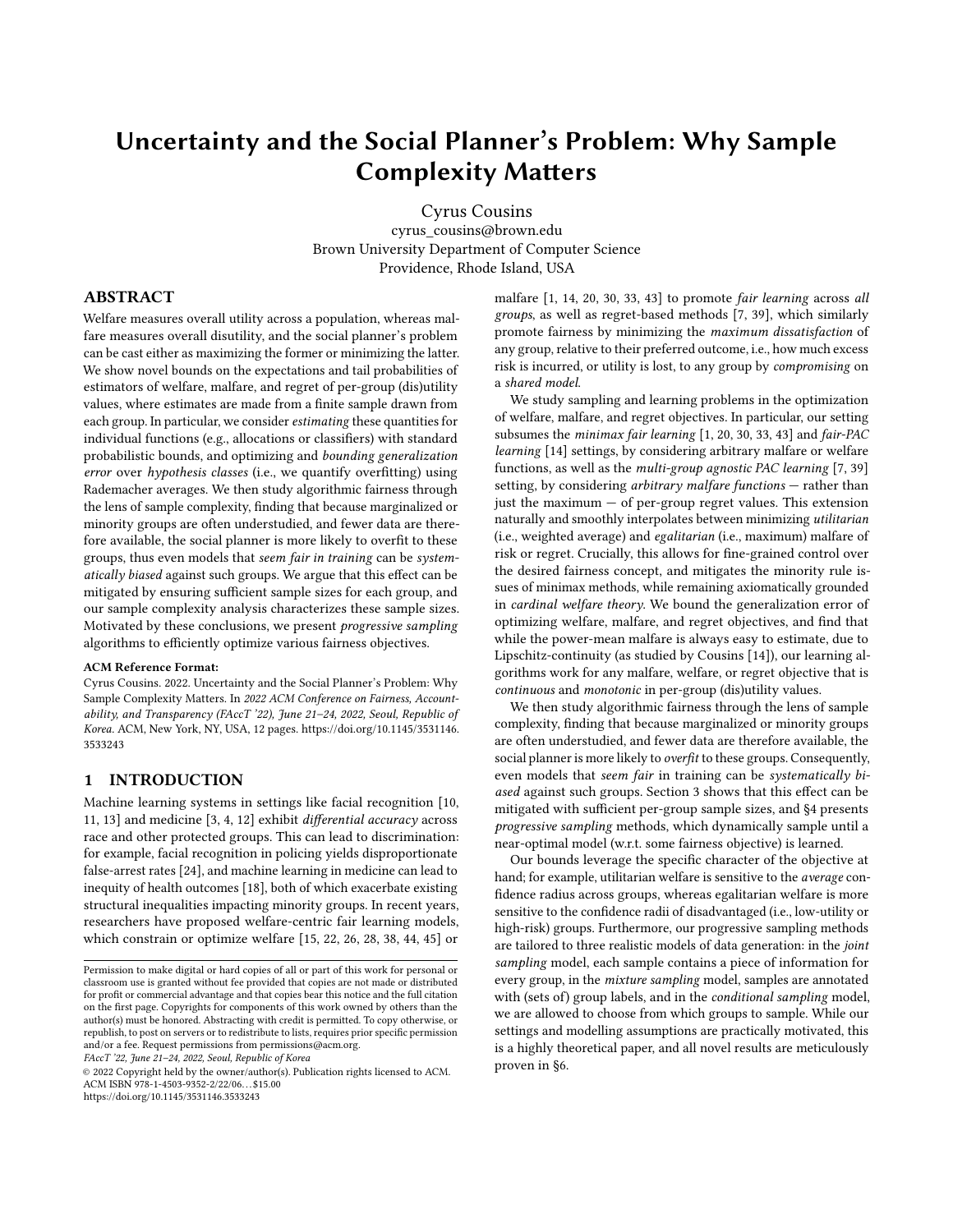#### Algorithm 2 Fair Learning with Braided Progressive Sampling under the Conditional Sampling Model Algorithm 2 Fair Learning with Braided Progressive Sampling under the Conditional Sampling Model

| 1: <b>procedure</b> BRAIDEDPSLOSS( $H, \ell(\cdot, \cdot)$ , $\mathcal{D}_{1:q}$ , $C_{1:q}$ , AES(), s, $\delta$ , $\varepsilon$ , $\mathcal{M}(\cdot; w)$ , REG) $\rightarrow$ $(h, \hat{\mu}, \hat{\varepsilon}, \mathcal{M}^{\star\downarrow})$                                                                        |                                                                                                                                                                                                                                                                                                                                                         |
|----------------------------------------------------------------------------------------------------------------------------------------------------------------------------------------------------------------------------------------------------------------------------------------------------------------------------|---------------------------------------------------------------------------------------------------------------------------------------------------------------------------------------------------------------------------------------------------------------------------------------------------------------------------------------------------------|
| 2:                                                                                                                                                                                                                                                                                                                         | <b>input</b> : Hypothesis class $H$ , loss function $\ell(\cdot, \cdot)$ , per-group distributions $\mathcal{D}_{1:g}$ , cost model $C_{1:g} \in \mathbb{R}^g$ , additive error scalar bound                                                                                                                                                            |
| $\text{AES}(m, \delta, x, y)$ , schedule $s \in \mathbb{Z}_+^{\infty}$ and $\delta \in [0, 1)^\infty$ , confidence radius $\varepsilon$ , weighted malfare $\mathcal{M}(\cdot; w)$ , and Boolean REG                                                                                                                       |                                                                                                                                                                                                                                                                                                                                                         |
| 3:                                                                                                                                                                                                                                                                                                                         | <b>output</b> : Empirically UCB-optimal $\hat{h}$ , empirical malfare estimate $\hat{\mu}$ , confidence radius $\hat{\epsilon}$ , and lower bound on minimal malfare $\mathbf{M}^{\star\downarrow}$                                                                                                                                                     |
| $t_{1:a} \leftarrow 1$<br>4:                                                                                                                                                                                                                                                                                               | $\triangleright$ Initialize per-group timestep indices                                                                                                                                                                                                                                                                                                  |
| $\forall i \in \mathcal{Z}: (x_{i,1:s_1}, y_{i,1:s_1}) \sim \mathcal{D}_i^{s_1}; \hat{\varepsilon}_i \leftarrow (1 + \mathbb{1}_{\text{REG}}) \text{AES}(s_1, \frac{\delta_1}{a}, x_{i,:}, y_{i,:})$<br>5:                                                                                                                 | $\triangleright$ Draw initial sample for all groups & bound error                                                                                                                                                                                                                                                                                       |
| loop<br>6:                                                                                                                                                                                                                                                                                                                 | $\triangleright$ Loop over braided algorithm iterations                                                                                                                                                                                                                                                                                                 |
| $\forall i, j \in \mathcal{Z}, t \in \mathbb{Z}_+ : \tilde{\varepsilon}_{j,t}^{(i)} \leftarrow \left(\hat{\varepsilon}_j \text{ if } i \neq j \text{ else } \hat{\varepsilon}_j \sqrt{\frac{s_{t_j} \ln \frac{\mathcal{G}_t}{\mathcal{S}_{t_j}}}{s_{t+t_j} \ln \frac{\mathcal{G}_t}{\mathcal{S}_{t+t_{j}}}}}\right)$<br>7: | $\triangleright$ Estimate of $\hat{\pmb{\varepsilon}}_j$ after sampling group $i$ for $t$ more iterations                                                                                                                                                                                                                                               |
| $\forall i \in \mathcal{Z}: \hat{S}_i \leftarrow \left(\inf_{h \in \mathcal{H}} \hat{\mathbb{E}}_i[\ell \circ h]\right)$ if REG else 0<br>8:                                                                                                                                                                               | > Set regret baseline of per-group minimal empirical risks (or 0 if ¬REG)                                                                                                                                                                                                                                                                               |
| $\hat{h} \leftarrow \operatornamewithlimits{argmin}_{h \in \mathcal{H}} \mathsf{M}\big(i \mapsto c \wedge \operatornamewithlimits{\hat{\mathbb{E}}}_{\mathbf{x}_i, \mathbf{y}_i, \mathbf{y}_i} \big[\ell \circ h\big] - \hat{S}_i + \hat{\varepsilon}_i; \mathbf{w}\big)$<br>9:                                            | $\triangleright$ Compute UCB-optimal h                                                                                                                                                                                                                                                                                                                  |
| $M^{\star \downarrow} \leftarrow \inf_{h \in \mathcal{H}} M(i \mapsto 0 \vee \inf_{x_i \in \mathbf{U}_i} [\ell \circ h] - \hat{S}_i - \hat{\epsilon}_i; w)$<br>10:                                                                                                                                                         | $\triangleright$ Lower-bound optimal $\Lambda^*$                                                                                                                                                                                                                                                                                                        |
| 11:                                                                                                                                                                                                                                                                                                                        | $(\hat{M}^{\downarrow}, \hat{M}^{\uparrow}) \leftarrow \left(M(i \mapsto 0 \vee \hat{\mathbb{E}}_{x_i, y_i, i}(t \circ \hat{h}) - \hat{S}_i - \hat{\epsilon}_i; w), M(i \mapsto c \wedge \hat{\mathbb{E}}_{x_i, y_i, i}(t \circ \hat{h}) - \hat{S}_i + \hat{\epsilon}_i; w)\right) \Rightarrow \text{LCB and UCB on } \hat{h} \text{ (regret) malfare}$ |
| if $\hat{M}^{\dagger} < M^{\star\downarrow} + 2\varepsilon$ then<br>12:                                                                                                                                                                                                                                                    | $\triangleright$ Check if desired error guarantee is met (termination condition)                                                                                                                                                                                                                                                                        |
| $(\hat{\mu}, \hat{\varepsilon}) \leftarrow \left(\frac{1}{2}(\hat{M}^{\downarrow} + \hat{M}^{\uparrow}), \frac{1}{2}(\hat{M}^{\uparrow} - \hat{M}^{\downarrow})\right)$<br>13:                                                                                                                                             | ► Symmetric estimate of $\hat{\mu}$ of malfare or regret of h                                                                                                                                                                                                                                                                                           |
| <b>return</b> $(h, \hat{\mu}, \hat{\varepsilon}, M^{\star\downarrow})$<br>14:                                                                                                                                                                                                                                              |                                                                                                                                                                                                                                                                                                                                                         |
| end if<br>15:                                                                                                                                                                                                                                                                                                              |                                                                                                                                                                                                                                                                                                                                                         |
| $i \leftarrow \underset{i \in \mathbb{Z}}{\arg \max} \sup_{t \in \mathbb{Z}_+} \frac{1}{C_i(s_{t+t_i} - s_{t_i})} \underbrace{\left(\hat{M}^{\dagger} - M\left(j \mapsto c \wedge \prod_{x_i,y_i} \hat{\mathbb{E}}_{y_i} [t \circ h] - \hat{S}_i + \hat{\varepsilon}_{j,t}^{(i)}; w\right)\right)}$<br>16:                 | ▶ Maximize improvement:cost ratio                                                                                                                                                                                                                                                                                                                       |
| ESTIMATED (REGRET) MALFARE IMPROVEMENT<br>RECIPROCAL COST                                                                                                                                                                                                                                                                  |                                                                                                                                                                                                                                                                                                                                                         |
| $(x_{i,1+s_{t_i}:s_{1+t_i}}, y_{i,1+s_{t_i}:s_{1+t_i}}) \sim \mathcal{D}_i^{s_{1+t_i}-s_{t_i}}; t_i \leftarrow t_i+1; \hat{\varepsilon}_i \leftarrow (1+\mathbb{1}_{\text{Reg}}) \text{AES}(s_{t_i}, \frac{\sigma_{t_i}}{\sigma}, x_{i_i}, y_{i_i})$<br>17:                                                                | $\triangleright$ Sample group <i>i</i> & bound error                                                                                                                                                                                                                                                                                                    |
| end loop<br>18:                                                                                                                                                                                                                                                                                                            |                                                                                                                                                                                                                                                                                                                                                         |
| 19: end procedure                                                                                                                                                                                                                                                                                                          |                                                                                                                                                                                                                                                                                                                                                         |
|                                                                                                                                                                                                                                                                                                                            |                                                                                                                                                                                                                                                                                                                                                         |

overfits to small numbers of sampled minorities, however we ar- $($ i.e., those with large  $\hat{i}$  values) are better addressed. gue that training UCB-optimal models (i.e., optimizing  $\hat{M}$ ) factors uncertainty into training, so that the needs of understudied groups

Our active learning setting under the conditional sampling model is philosophically intriguing, as we find that optimally investing<br> $\frac{1}{2}$ sampling enort under uncertainty is challenging, depends on the<br>objective at hand, and has important fairness impact. In section 3.3. DARPA/F<br>We see that a host of factors involving the objective, function class sharpness of welfare, malfare, and regret bounds, and property 3.8  $\frac{1}{2}$   $\frac{1}{2}$ ,  $\frac{1}{2}$ ,  $\frac{1}{2}$ ,  $\frac{1}{2}$ ,  $\frac{1}{2}$ ,  $\frac{1}{2}$ ,  $\frac{1}{2}$  as  $\frac{1}{2}$   $\frac{1}{2}$ ,  $\frac{1}{2}$ ,  $\frac{1}{2}$ ,  $\frac{1}{2}$ ,  $\frac{1}{2}$ ,  $\frac{1}{2}$ ,  $\frac{1}{2}$ ,  $\frac{1}{2}$ ,  $\frac{1}{2}$ ,  $\frac{1}{2}$ ,  $\frac{1}{2}$ , to how sampling-error impacts fairness, and generalizes the analysis [2] Martin Anthony and Peter L Bartlett. 2009. Neural network learnin r et al. [43] from the egalitarian special-case to arbitrary [3] Ahmed Ashraf, Shehroz Khan, Nikhil Bhagwat, Mallar Chakravarty, and Babak eural Information Processing Systems 31 (2018).<br>Their Bærge-Torbiarn Gundersen Edmund Henden and Kietil و groups to sample based on projected UCB improvement. algorithm 1 does use uniform sample sizes under the joint sampling 2022. Can medical algorithms be fair? Three ethical quandaries and model, and uses whatever is available under the mixture sampling to make more intelligent decisions as to where to allocate sampling [6] George Bennett 1962. Probability inequaliti [7] Avrim Blum and Thodoris Lykouris. 2020. Advancing Subgroup Fairness via sampling effort under uncertainty is challenging, depends on the H, and per-group distributions  $D_{1}$ : all interact to determine the quantifies the incremental UCB improvement of sampling each of Shekhar et al. [43] from the egalitarian special-case to arbitrary power-mean malfare functions. Algorithm 2 then incorporates these ideas into an active sampling algorithm, which dynamically select model, as these are natural choices under these sampling models. In contrast, under the conditional sampling model, algorithm 2 is able effort.

certainty, and sample complexity analysis are tightly intertwined, and must all be considered to best allocate resources in service of the social planner. We are hopeful that this analysis and algorithmic study will lead to a greater emphasis on sample complexity and finite sample analysis for the social planner's problem, which is traditionally analyzed in terms of the asymptotic Bayesian methods

of classical economics. In particular, we are hopeful that this analaning OCB-optinial models (i.e., optimizing M) factors and monotonic indifferent mathematically supports the earl for greater<br>winto training so that the needs of understudied groups visibility of minority groups and the im are better addressed.  $\frac{1}{\sqrt{2}}$  diverse data into (fair) machine learning systems. ysis emphasizes and mathematically supports the call for greater

## nat optimally investing ACKNOWLEDGMENTS

nging, depends on the This work was supported in part by NSF award RI-1813444 and<br>s impact In section 3.3 DARPA/AFRL grant FA8750.

#### REFERENCES

- [1] Jacob Abernethy, Pranjal Awasthi, Matthäus Kleindessner, Jamie Morgenstern, Chris Russell, and Jie Zhang. 2020. Active Sampling for Min-Max Fairness. arXiv preprint arXiv:2006.06879 (2020).
- [2] Martin Anthony and Peter L Bartlett. 2009. Neural network learning: Theoretical foundations. Cambridge University Press.
- an manare runctions. Algorithm is their incorporates these the cancel and analysis is not all analysis in mean<br>an active campling algorithm which dynamically soloct imaging studies. Machine Learning for Health (ML4H) Works Taati. 2018. Learning to unlearn: Building immunity to dataset bias in medical Neural Information Processing Systems 31 (2018).
	- [4] Kristine Bærøe, Torbjørn Gundersen, Edmund Henden, and Kjetil Rommetveit. 2022. Can medical algorithms be fair? Three ethical quandaries and one dilemma. BMJ Health & Care Informatics 29, 1 (2022).
- $t_{\text{Div}}$ <sub>1</sub> Heuth & Cure Hyormancs 25, 1 (2022).<br>[5] Peter L Bartlett and Shahar Mendelson. 2002. Rademacher and Gaussian complexhese are natural choices under these sampling models. In these Risk bounds and structural results. Journal of Machine Learning Research 3, Nov (2002), 463–482.
	- [6] George Bennett. 1962. Probability inequalities for the sum of independent random variables. J. Amer. Statist. Assoc. 57, 297 (1962), 33–45.
- We thus conclude that (welfare-centric) fairness, statistical un-<br>Vol. 11. Sleeping Experts. In Innovations in Theoretical Computer Science Conc Sleeping Experts. In Innovations in Theoretical Computer Science Conference (ITCS), Vol. 11.
	- Stéphane Boucheron, Gábor Lugosi, and Pascal Massart. 2013. Concentration inequalities: A nonasymptotic theory of independence. Oxford university press.
	- Olivier Bousquet. 2002. A Bennett concentration inequality and its application to suprema of empirical processes. Comptes Rendus Mathematique 334, 6 (2002), 495–500.
	- [10] Joy Buolamwini and Timnit Gebru. 2018. Gender shades: Intersectional accuracy disparities in commercial gender classification. In Conference on fairness, accountability and transparency. PMLR, 77–91.